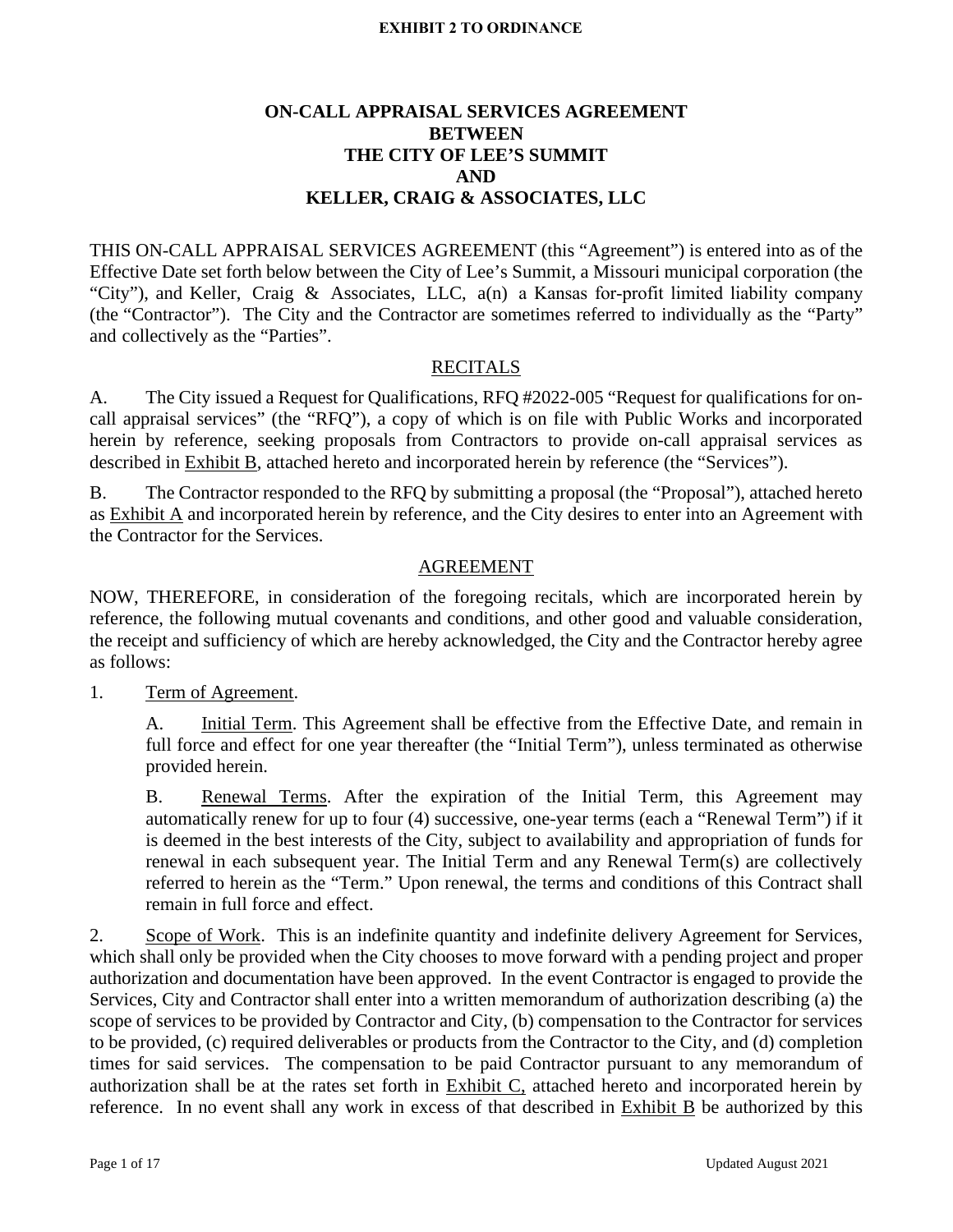Agreement without City and Contractor first entering into a written modification. The City does not guarantee any minimum or maximum amount of Services will be requested under this Agreement.

3. Compensation. The City shall pay Contractor for the Services (as described in Section 2, Scope of Work) at the rates for on-call appraisal services, as set forth in the Fee Schedule, attached hereto as Exhibit C and incorporated herein by reference.

The City's Public Works Department will only review fully documented requests for price increases after an Agreement has been in effect for one (1) year. Any price increase adjustment will only be made at the time of contract renewal and will be a factor in the renewal review process. The City's Public Works Department will determine whether the requested price increase or an alternate option is in the best interest of the City. Any price adjustment will be effective upon the effective date of the contract renewal.

4. Payments. The City shall pay the Contractor upon the completion of each project, based upon work performed and completed to date, and upon submission and approval of invoices. All invoices shall document and itemize all work completed to date, and shall include the Purchase Order number authorizing the transaction, if applicable, and shall be delivered to the City Accounts Payable address indicated on the face of the Purchase Order or email to ap@cityofls.net, unless otherwise specified. Each invoice statement shall include a record of time expended and work performed in sufficient detail to justify payment. All transportation charges must be prepaid by the Contractor. If invoice is subject to a quick payment discount, the discount period will be calculated from the date of receipt of the claim Service or the/ Materials or the invoice, whichever is later.

5. Safety Plan. Contractor shall provide the Services in accordance with a safety plan that is compliant with Occupational Safety and Health Administration ("OSHA"), American National Standards Institute and National Institute for Occupational Safety and Health standards. If, in the Contractor's sole determination, the Services to be provided do not require a safety plan, Contractor shall notify the City, in writing, describing the reasons a safety plan is unnecessary. The City reserves the right to request a safety plan following such notification.

6. Documents. All documents, including any intellectual property rights thereto, prepared and submitted to the City pursuant to this Agreement shall be the property of the City.

7. Contractor Personnel. Contractor shall provide adequate, experienced personnel, capable of and devoted to the successful performance of the Services under this Agreement. Contractor agrees to assign specific individuals to key positions. If deemed qualified, the Contractor is encouraged to hire City residents to fill vacant positions at all levels. Contractor agrees that, upon commencement of the Services to be performed under this Agreement, key personnel shall not be removed or replaced without prior written notice to the City. If key personnel are not available to perform the Services for a continuous period exceeding thirty (30) calendar days, or are expected to devote substantially less effort to the Services than initially anticipated, Contractor shall immediately notify the City of same and shall, subject to the concurrence of the City, replace such personnel with personnel possessing substantially equal ability and qualifications.

8. Inspection; Acceptance. All work and services shall be subject to inspection and acceptance by the City at reasonable times during Contractor's performance. The Contractor shall provide and maintain a self-inspection system that is acceptable to the City.

9. Licenses; Materials. Contractor shall maintain in current status all federal, state, and local licenses and permits required for the operation of the business conducted by the Contractor. The City has no obligation to provide Contractor, its employees, or subcontractors any business registrations or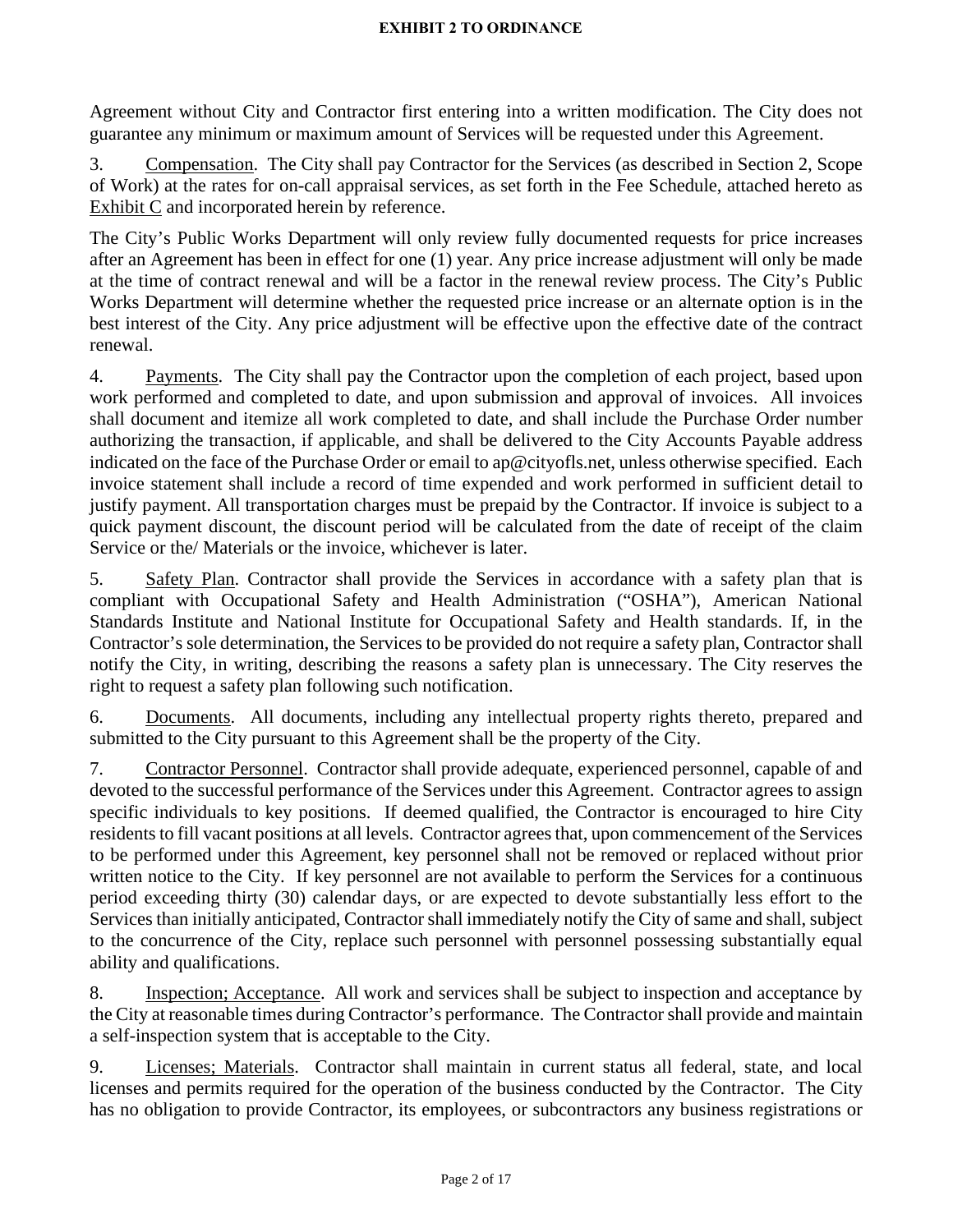licenses required to perform the specific services set forth in this Agreement. The City has no obligation to provide tools, equipment or material to Contractor.

10. Performance Warranty. Contractor warrants that the Services rendered will conform to the requirements of this Agreement and with the care and skill ordinarily used by members of the same profession practicing under similar circumstances at the same time and in the same locality.

11. Indemnification. To the fullest extent permitted by law, the Contractor shall indemnify, defend and hold harmless the City and each council member, officer, director, employee or agent thereof (the City and any such person being herein called an "Indemnified Party"), for, from and against any and all losses, claims, damages, liabilities, fines, penalties, judgments, costs and expenses (including, but not limited to, reasonable attorneys' fees, court costs and the costs of appellate proceedings) to which any such Indemnified Party may become subject, under any theory of liability whatsoever (collectively "Claims"), insofar as such Claims (or actions in respect thereof) relate to, arise out of, or are caused by or based upon the intentional, reckless, or negligent acts, misconduct, errors, directives, mistakes or omissions, in connection with the work or services of the Contractor, its officers, employees, agents, or any tier of subcontractor or person for which Contractor may be legally liable in the performance of this Agreement.

The amount and type of insurance coverage requirements set forth below will in no way be construed as limiting the scope of the indemnity in this Section.

## 12. Insurance.

12.1 General.

A. Insurer Qualifications. Without limiting any obligations or liabilities of Contractor, Contractor shall purchase and maintain, at its own expense, hereinafter stipulated minimum insurance with insurance companies authorized to do business in the State of Missouri, with an AM Best, Inc. rating of A or above with policies and forms satisfactory to the City. Failure to maintain insurance as specified herein may result in termination of this Agreement at the City's option.

B. No Representation of Coverage Adequacy. The City reserves the right to review any and all of the insurance policies and/or endorsements cited in this Agreement, but has no obligation to do so. Failure to demand such evidence of full compliance with the insurance requirements set forth in this Agreement or failure to identify any insurance deficiency shall not relieve Contractor from, nor be construed or deemed a waiver of, its obligation to maintain the required insurance at all times during the performance of this Agreement.

C. Additional Insured. All insurance coverage and self-insured retention or deductible portions, except Workers' Compensation insurance and Professional Liability insurance, if applicable, shall name and endorse, to the fullest extent permitted by law for claims arising out of the performance of this Agreement, the City, its agents, representatives, officers, directors, officials and employees as Additional Insured as specified under the respective coverage sections of this Agreement.

D. Coverage Term. All insurance required herein shall be maintained in full force and effect until all work or services required to be performed under the terms of this Agreement are satisfactorily performed, completed and formally accepted by the City, unless specified otherwise in this Agreement.

E. Primary Insurance. Contractor's insurance shall be, or be endorsed to indicate, its primary, non-contributory insurance with respect to performance of this Agreement and in the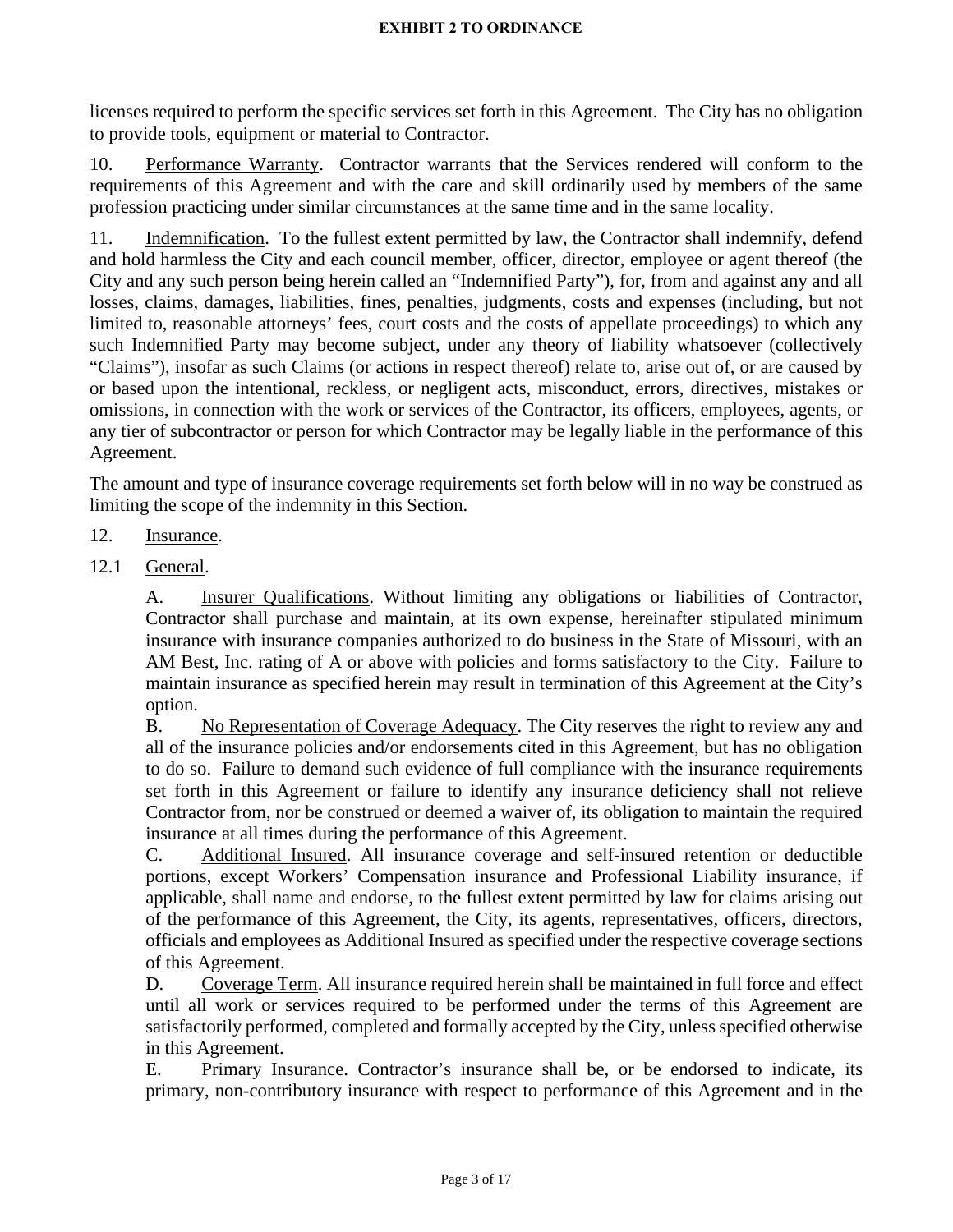protection of the City as an Additional Insured. Such coverage shall be at least as broad as ISO CG 20 01 04 13.

F. Claims Made. In the event any insurance policies required by this Agreement are written on a "claims made" basis, coverage shall extend, either by keeping coverage in force or purchasing an extended reporting option, for six (6) years past completion and acceptance of the services. Such continuing coverage shall be evidenced by submission of annual Certificates of Insurance citing applicable coverage is in force and contains the provisions as required herein for the six-year period.

G. Waiver. All policies, except for Professional Liability, including Workers' Compensation insurance, shall contain a waiver of rights of recovery (subrogation) against the City, its agents, representatives, officials, officers and employees for any claims arising out of the work or services of Contractor. Contractor shall arrange to have such subrogation waivers incorporated into each policy via formal written endorsement.

H. Policy Deductibles and/or Self-Insured Retentions. The policies set forth in these requirements may provide coverage that contains deductibles or self-insured retention amounts. Such deductibles or self-insured retention shall not be applicable with respect to the policy limits provided to the City. Contractor shall be solely responsible for any such deductible or selfinsured retention amount.

I. Sovereign immunity. In no event shall any language or requirement in this Agreement be construed as or constitute a waiver or limitation of City's defenses with regard to sovereign immunity, governmental immunity, or official immunity under federal or state constitutions, statutes, and/or laws.

J. Use of Subcontractors. If any work under this Agreement is subcontracted in any way, Contractor shall either cover all sub-contractors in the Contractor's liability insurance policy or execute written agreements with its subcontractors containing the indemnification provisions set forth in this Section and insurance requirements set forth herein protecting the City and Contractor. Contractor shall be responsible for executing any agreements with its subcontractors and obtaining certificates of insurance verifying the insurance requirements.

K. Notice of Claim. Contractor shall upon receipt of notice of any claim in connection with this Agreement promptly notify the City, providing full details thereof, including an estimate of the amount of loss or liability. Contractor shall also promptly notify the City of any reduction in limits of protection afforded under any policy listed in the certificate(s) of insurance in an amount such that the policy aggregate becomes less than the current statutory waiver of sovereign immunity, regardless of whether such impairment is a result of this Agreement. A breach of this provision is a material breach of the Agreement.

L. Evidence of Insurance. Prior to commencing any work or services under this Agreement, Contractor will provide the City with suitable evidence of insurance in the form of certificates of insurance and a copy of the declaration page(s) of the insurance policies as required by this Agreement, issued by Contractor's insurance insurer(s) as evidence that policies are placed with acceptable insurers as specified herein and provide the required coverages, conditions and limits of coverage specified in this Agreement and that such coverage and provisions are in full force and effect. The City may reasonably rely upon the certificates of insurance and declaration page(s) of the insurance policies as evidence of coverage but such acceptance and reliance shall not waive or alter in any way the insurance requirements or obligations of this Agreement.

If any of the policies required by this Agreement expire during the life of this Agreement, Contractor shall forward renewal certificates and declaration page(s) to the City thirty (30) days prior to the expiration date. All certificates of insurance and declarations required by this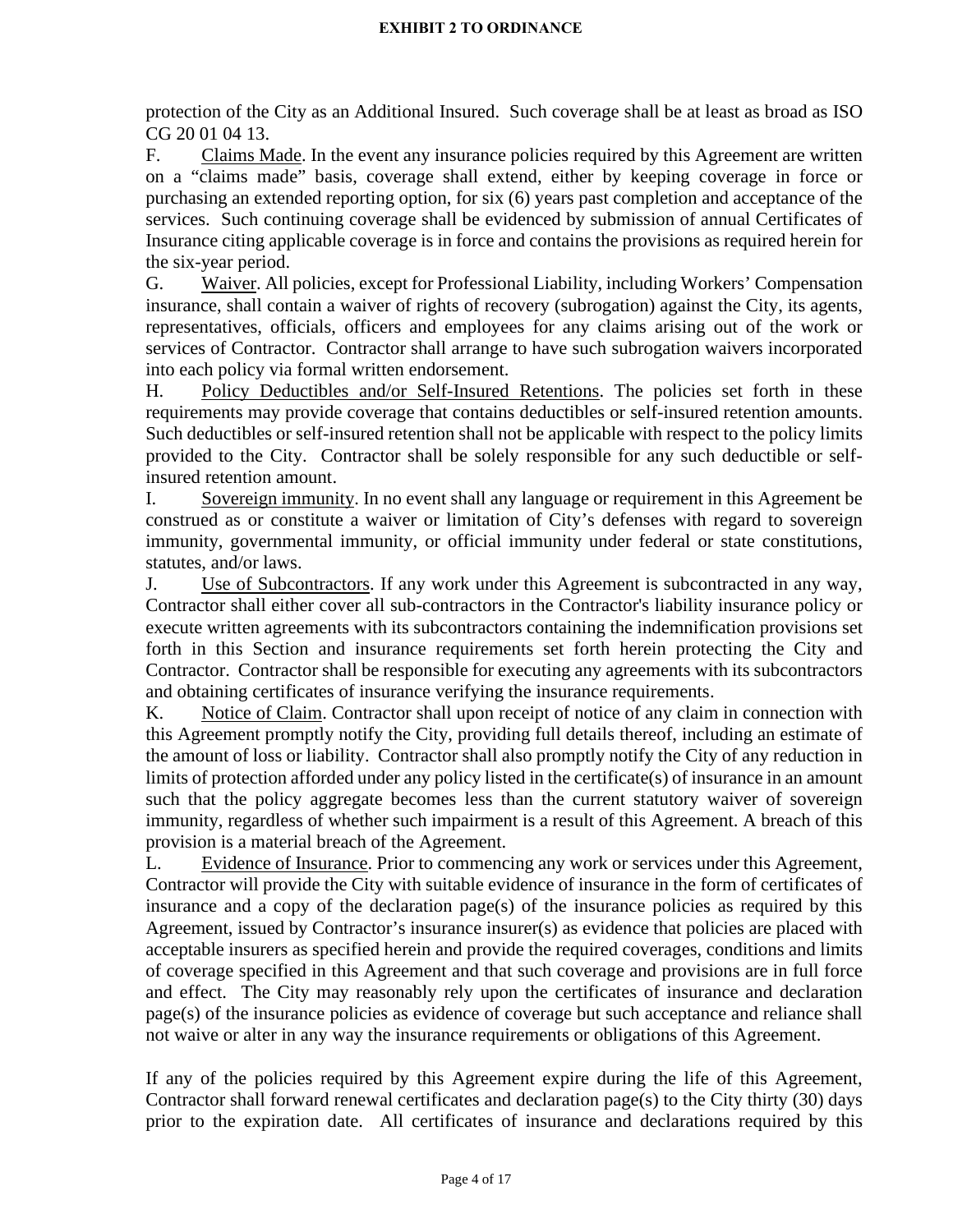Agreement shall be identified by referencing number and title of this Agreement. Additionally, certificates of insurance and declaration page(s) of the insurance policies submitted without a reference to this Agreement, as applicable, will be subject to rejection and may be returned or discarded. Certificates of insurance and declaration page(s) shall specifically include the following provisions:

- (1) The City, its agents, representatives, officers, directors, officials and employees are Additional Insureds as follows:
	- (a) Commercial General Liability Under Insurance Services Office, Inc., ("ISO") Form CG 20 10 03 97 and CG 20 37 07 04, or their equivalents.
	- (b) Auto Liability Under ISO Form CA 20 48 or equivalent.
	- (c) Excess Liability Follow Form to underlying insurance.
- (2) Contractor's insurance shall be primary, non-contributory insurance with respect to performance of the Agreement.
- (3) All policies, except for Professional Liability, including Workers' Compensation, waive rights of recovery (subrogation) against City, its agents, representatives, officers, officials and employees for any claims arising out of work or services performed by Contractor under this Agreement.
- (4) ACORD certificate of insurance form 25 (2014/01) is preferred. If ACORD certificate of insurance form 25 (2001/08) is used, the phrases in the cancellation provision "endeavor to" and "but failure to mail such notice shall impose no obligation or liability of any kind upon the company, its agents or representatives" shall be deleted. Certificate forms other than ACORD form shall have similar restrictive language deleted.

All Certificates of Insurance shall name the City of Lee's Summit as the certificate holder and send the certificate and any endorsements to:

City of Lee's Summit Attn: Public Works 220 S.E. Green Street Lee's Summit, MO 64063 -2358

M. Endorsements. Contractor shall provide the City with the necessary endorsements to ensure City is provided the insurance coverage set forth in this Subsection.

## 12.2 Required Insurance Coverage.

A. Commercial General Liability. Contractor shall maintain "occurrence" form Commercial General Liability insurance with an unimpaired limit of not less than \$1,000,000 for each occurrence, \$2,000,000 Products and Completed Operations Annual Aggregate and a \$2,000,000 General Aggregate Limit. The policy shall cover liability arising from premises, operations, independent contractors, products-completed operations, bodily injury, personal injury and advertising injury. Coverage under the policy will be at least as broad as ISO policy form CG 00 01 93 or equivalent thereof, including but not limited to, separation of insured's clause. To the fullest extent allowed by law, for claims arising out of the performance of this Agreement, the City, its agents, representatives, officers, officials and employees shall be endorsed as an Additional Insured under ISO, Commercial General Liability Additional Insured Endorsement forms CG 20 10 03 97 and CG 20 37 07 04, or their equivalents, which shall read "Who is an Insured (Section II) is amended to include as an insured the person or organization shown in the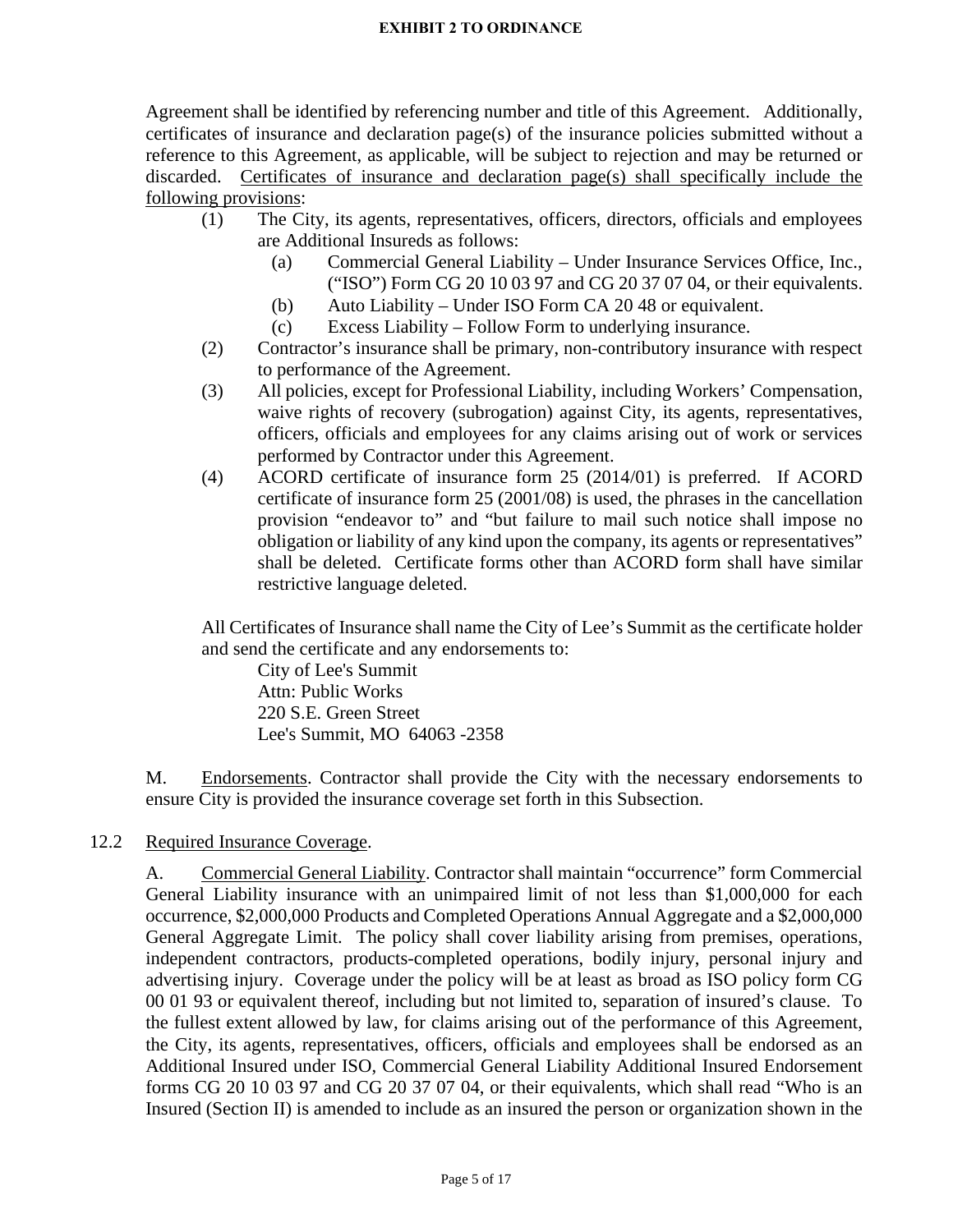Schedule, but only with respect to liability arising out of "your work" for that insured by or for you." The policy shall contain an endorsement waiving rights of recovery (subrogation) against the City, its agents, representatives, officials, officers and employees. If any Excess insurance is utilized to fulfill the requirements of this subsection, such Excess insurance shall be "follow form" equal or broader in coverage scope than underlying insurance.

B. Vehicle Liability. Contractor shall maintain Business Automobile Liability insurance with an unimpaired limit of \$1,000,000 each occurrence on Contractor's owned, hired and nonowned vehicles assigned to or used in the performance of the Contractor's work or services under this Agreement. Coverage will be at least as broad as ISO coverage code "1" "any auto" policy form CA 00 01 12 93 or equivalent thereof. To the fullest extent allowed by law, for claims arising out of the performance of this Agreement, the City, its agents, representatives, officers, directors, officials and employees shall be endorsed as an Additional Insured under ISO Business Auto policy Designated Insured Endorsement form CA 20 48 or equivalent. The policy shall contain an endorsement waiving rights of recovery (subrogation) against the City, its agents, representatives, officials, officers and employees. If any Excess insurance is utilized to fulfill the requirements of this subsection, such Excess insurance shall be "follow form" equal or broader in coverage scope than underlying insurance.

C. Workers' Compensation Insurance. Contractor shall maintain Workers' Compensation insurance to cover obligations imposed by federal and state statutes having jurisdiction over Contractor's employees engaged in the performance of work or services under this Agreement and shall also maintain Employers Liability Insurance with an unimpaired limit of not less than \$500,000 for each accident, \$500,000 disease for each employee and \$1,000,000 disease policy limit. The policy shall contain an endorsement waiving rights of recovery (subrogation) against the City, its agents, representatives, officials, officers and employees.

D. Professional Liability. If this Agreement is the subject of any professional services or work, or if the Contractor engages in any professional services or work in any way related to performing the work under this Agreement, the Contractor shall maintain Professional Liability insurance covering negligent errors and omissions arising out of the Services performed by the Contractor, or anyone employed by the Contractor, or anyone for whose negligent acts, mistakes, errors and omissions the Contractor is legally liable, with an liability insurance limit of \$1,000,000 each claim and \$2,000,000 annual aggregate.

The Policy shall include, or be endorsed to include, property damage liability coverage for damage to, alteration of, loss of, or destruction of electronic data and/or information "property" of the City in the care, custody, or control of Contractor.

12.3 Cancellation and Expiration Notice. Insurance required herein shall not expire, be canceled, or be materially changed without thirty (30) days' prior written notice to the City.

13. Termination; Cancellation.

13.1 For City's Convenience. This Agreement is for the convenience of the City and, as such, may be terminated without cause after receipt by Contractor of written notice by the City. The Notice of Termination shall specify the effective date of termination, which shall be not less than five (5) calendar days from the date the notice is personally delivered or ten (10) days from the date the Notice of Termination is sent by another method. Upon termination for convenience, Contractor shall be paid, for all undisputed materials or services that were delivered prior to the termination date.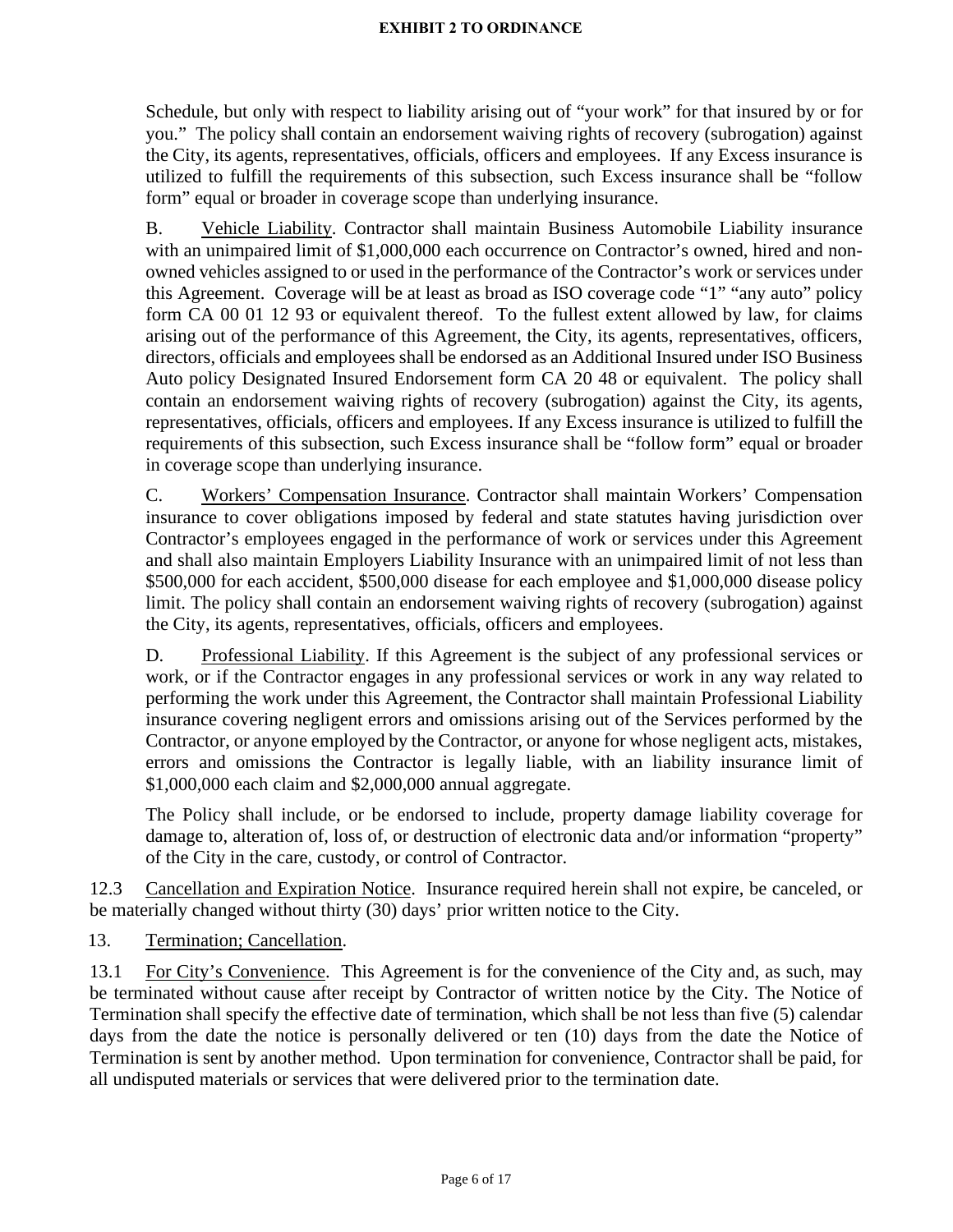13.2 For Cause. If either Party fails to perform any obligation pursuant to this Agreement and such Party fails to cure its nonperformance within thirty (30) calendar days after notice of nonperformance is given by the non-defaulting Party, such Party will be in default. In the event of such default, the nondefaulting Party may terminate this Agreement immediately for cause and will have all remedies that are available to it at law or in equity including, without limitation, the remedy of specific performance. If the nature of the defaulting Party's nonperformance is such that it cannot reasonably be cured within thirty (30) calendar days, then the defaulting Party will have such additional periods of time as may be reasonably necessary under the circumstances, provided the defaulting Party immediately (1) provides written notice to the non-defaulting Party and (2) commences to cure its nonperformance and thereafter diligently continues to completion the cure of its nonperformance. In no event shall any such cure period exceed ninety (90) calendar days. In the event of such termination for cause, payment shall be made by the City to the Contractor for the undisputed portion of its fee due as of the termination date.

The City shall have the right to declare the Contractor in default for the following reasons, which set forth examples, but are not the only reasons the Contractor may declared in default:

A. Upon a breach by the Contractor of a material term or condition of this Contract, including unsatisfactory performance of the services;

B. Upon insolvency or the commencement of any proceeding by or against the Contractor, either voluntarily or involuntarily, under the Bankruptcy Code or relating to the insolvency, receivership, liquidation, or composition of the Contractor for the benefit of creditors;

C. If the Contractor refuses or fails to proceed with the services under the Contract when and as directed by the City;

D. If the Contractor or any of its officers, directors, partners, five percent (5%) or greater shareholders, principals, or other employee or person substantially involved in its activities are indicted or convicted after execution of the Contract under any state or federal law of any of the following:

1. a criminal offense incident to obtaining or attempting to obtain or performing a public or private contract;

2. fraud, embezzlement, theft, bribery, forgery, falsification, or destruction of records, or receiving stolen property;

3. a criminal violation of any state or federal antitrust law;

4. violation of the Racketeer Influence and Corrupt Organization Act, 18 U.S.C. § 1961 et seq., or the Mail Fraud Act, 18 U.S.C. § 1341 et seq., for acts in connection with the submission of bids or proposals for a public or private contract;

5. conspiracy to commit any act or omission that would constitute grounds for conviction or liability under any statute described in subparagraph (d) above; or

6. an offense indicating a lack of business integrity that seriously and directly affects responsibility as a City contractor.

E. If the Contractor or any of its officers, directors, partners, five percent (5%) or greater shareholders, principals, or other employee or person substantially involved in its activities are subject to a judgment of civil liability under any state or federal antitrust law for acts or omissions in connection with the submission of bids or proposals for a public or private contract; or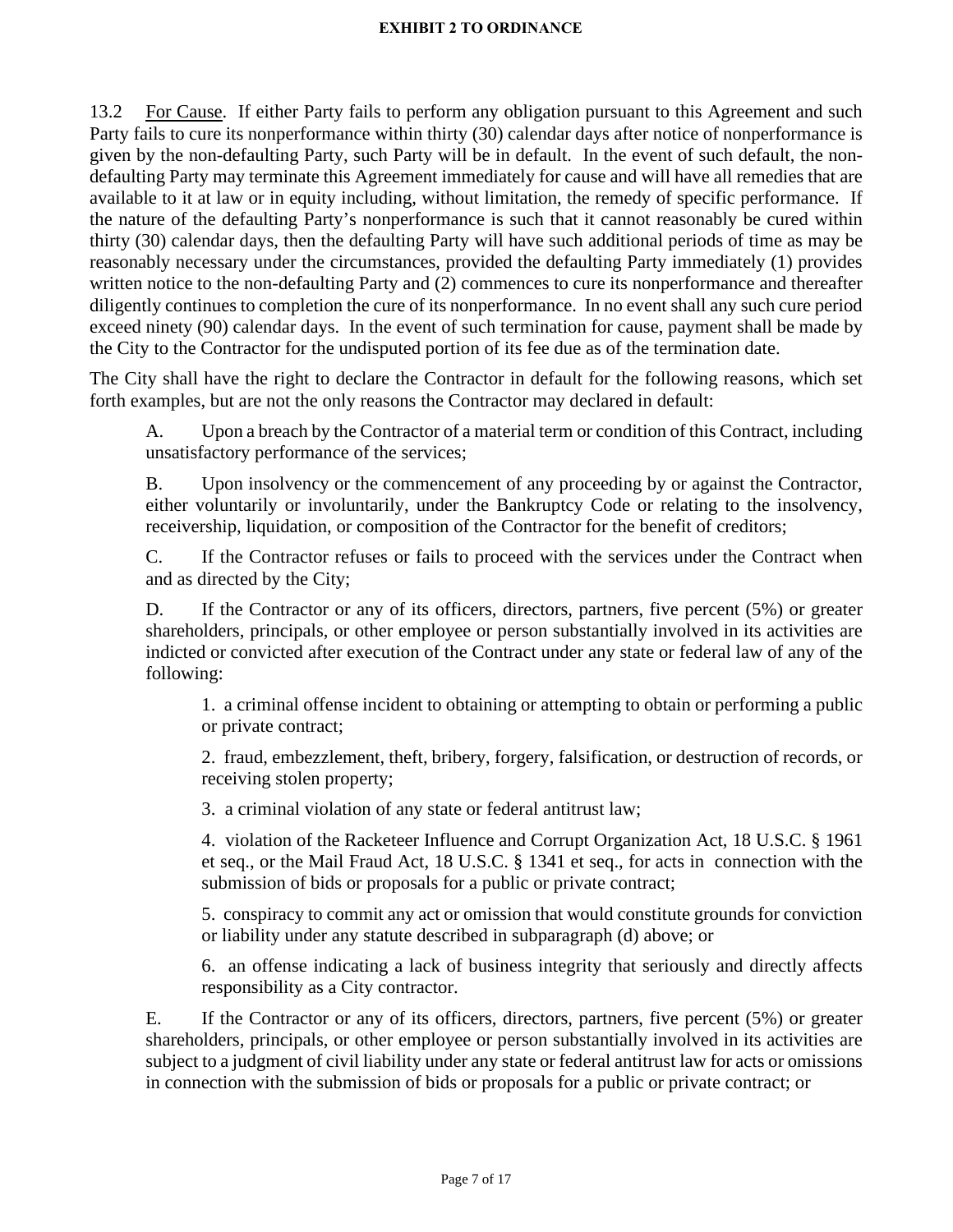F. If the Contractor or any of its officers, directors, partners, five percent (5%) or greater shareholders, principals, or other employee or person substantially involved in its activities makes or causes to be made any false, deceptive, or fraudulent material statement, or fail to make a required material statement in any bid, proposal, or application for City or other government work.

13.3 Gratuities. The City may, by written notice to the Contractor, cancel this Agreement if it is found by the City that gratuities, in the form of economic opportunity, future employment, entertainment, gifts or otherwise, were offered or given by the Contractor or any agent or representative of the Contractor to any officer, agent or employee of the City for the purpose of securing this Agreement. In the event this Agreement is canceled by the City pursuant to this provision, the City shall be entitled, in addition to any other rights and remedies, to recover and withhold from the Contractor an amount equal to 150% of the gratuity.

13.4 Agreement Subject to Appropriation. The City is obligated only to pay its obligations set forth in the Agreement as may lawfully be made from funds appropriated and budgeted for that purpose during the City's then current fiscal year. The City's obligations under this Agreement are current expenses subject to the "budget law" and the unfettered legislative discretion of the City concerning budgeted purposes and appropriation of funds. Should the City elect not to appropriate and budget funds to pay its Agreement obligations, this Agreement shall be deemed terminated at the end of the then-current fiscal year term for which such funds were appropriated and budgeted for such purpose and the City shall be relieved of any subsequent obligation under this Agreement. The Parties agree that the City has no obligation or duty of good faith to budget or appropriate the payment of the City's obligations set forth in this Agreement in any budget in any fiscal year other than the fiscal year in which the Agreement is executed and delivered. The City shall be the sole judge and authority in determining the availability of funds for its obligations under this Agreement. The City shall keep Contractor informed as to the availability of funds for this Agreement. The obligation of the City to make any payment pursuant to this Agreement is not a general obligation or indebtedness of the City. Contractor hereby waives any and all rights to bring any claim against the City from or relating in any way to the City's termination of this Agreement pursuant to this section.

13.5 Conflict of Interest. No salaried officer or employee of the City and no member of the City Council shall have a financial interest, direct or indirect, in this Agreement, and any violation of this provision renders the Agreement void. The parties shall comply with all federal conflict of interest statutes and regulations, and all applicable provisions of §§ 105.450, *et. seq*. RSMo. Contractor covenants that it presently has no interest and shall not acquire any interest, direct or indirect, which would conflict in any manner or degree with the performance of Services to be performed under this Agreement. Contractor further covenants that in the performance of this Agreement no person having such interest shall be employed.

## 14. Miscellaneous.

14.1 Independent Contractor. It is clearly understood that each party will act in its individual capacity and not as an agent, employee, partner, joint venturer, or associate of the other. An employee or agent of one party shall not be deemed or construed to be the employee or agent of the other for any purpose whatsoever. Contractor acknowledges and agrees that all services provided under this Agreement are being provided as an independent contractor, not as an employee or agent of the City. Contractor, its employees and subcontractors are not entitled to workers' compensation benefits from the City. The City does not have the authority to supervise or control the actual work of Contractor, its employees or subcontractors. Contractor is neither prohibited from entering into other contracts nor prohibited from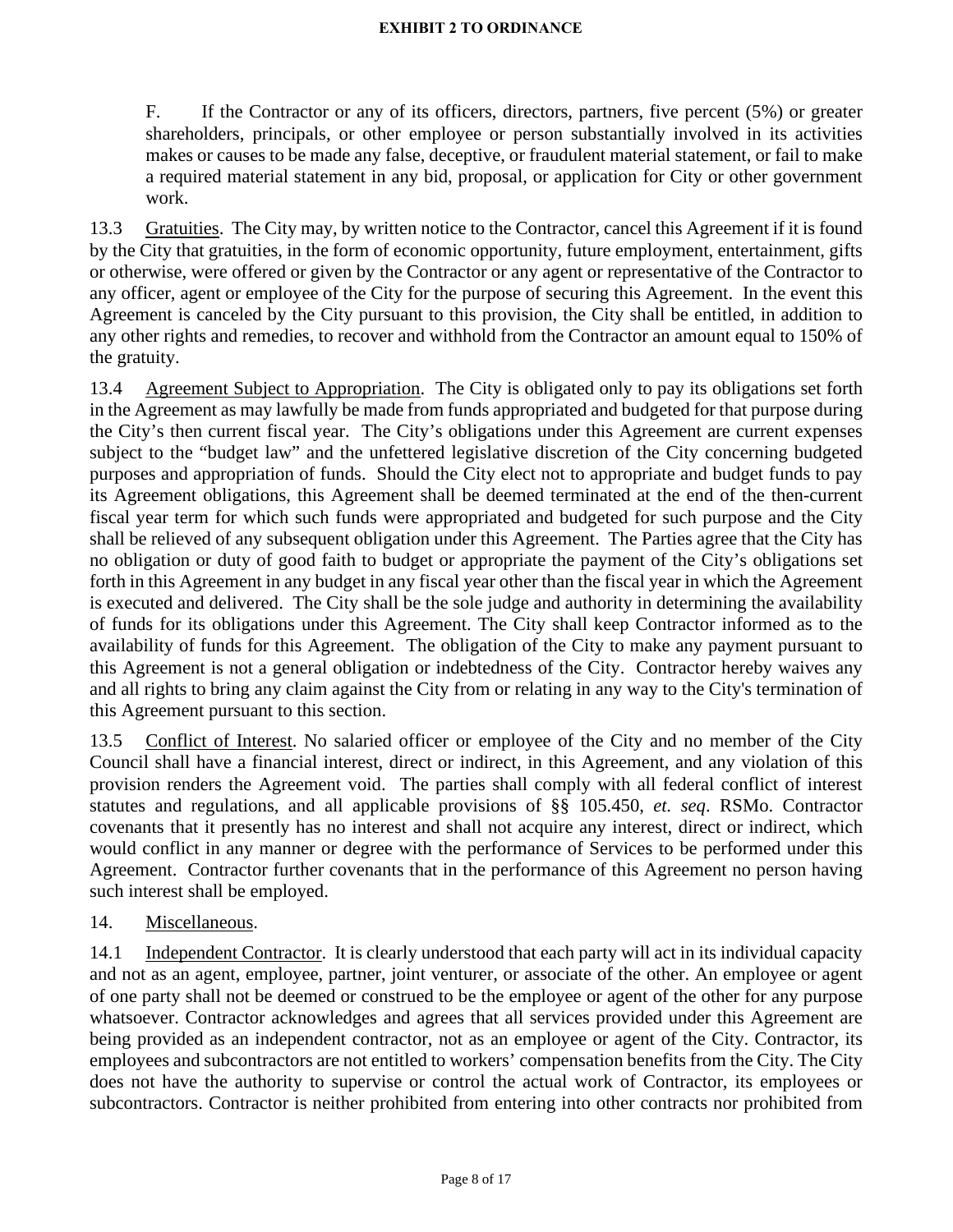practicing its profession elsewhere. City and Contractor do not intend to nor will they combine business operations under this Agreement.

14.2 Applicable Law; Venue. This Agreement shall be governed by the laws of the State of Missouri, and a suit pertaining to this Agreement may be brought only in courts in eastern Jackson County, Missouri. The Parties expressly and irrevocably consent to the exclusive jurisdiction and venue of such courts and expressly waive the right to transfer or remove any such action.

14.3 Laws and Regulations. Contractor shall comply with all federal, state, and local laws, regulations, and ordinances applicable to its performance under this Agreement. The Contractor shall include similar requirements of all subcontractors in Agreements entered for performance of Contractor's obligations under this Agreement. Contractor shall keep fully informed and shall at all times during the performance of its duties under this Agreement ensure that it and any person for whom the Contractor is responsible abides by, and remains in compliance with, all rules, regulations, ordinances, statutes or laws affecting the Services, including, but not limited to, the following: (1) existing and future City and County ordinances and regulations; (2) existing and future State and Federal laws and regulations; and (C) existing and future Occupational Safety and Health Administration standards.

14.4 Amendments. This Agreement may be modified only by a written amendment signed by persons duly authorized to enter into contracts on behalf of the City and the Contractor.

14.5 Provisions Required by Law. Each and every provision of law and any clause required by law to be in the Agreement will be read and enforced as though it were included herein and, if through mistake or otherwise any such provision is not inserted, or is not correctly inserted, then upon the application of either Party, the Agreement will promptly be physically amended to make such insertion or correction.

14.6 Severability. The provisions of this Agreement are severable to the extent that any provision or application held to be invalid by a Court of competent jurisdiction shall not affect any other provision or application of the Agreement which may remain in effect without the invalid provision or application.

14.7 Entire Agreement; Interpretation; Parol Evidence. This Agreement represents the entire agreement of the Parties with respect to its subject matter, and all previous agreements, whether oral or written, entered into prior to this Agreement are hereby revoked and superseded by this Agreement. No representations, warranties, inducements or oral agreements have been made by any of the Parties except as expressly set forth herein, or in any other contemporaneous written agreement executed for the purposes of carrying out the provisions of this Agreement. This Agreement shall be construed and interpreted according to its plain meaning, and no presumption shall be deemed to apply in favor of, or against the Party drafting the Agreement. The Parties acknowledge and agree that each has had the opportunity to seek and utilize legal counsel in the drafting of, review of, and entry into this Agreement.

14.8 Assignment; Delegation. No right or interest in this Agreement shall be assigned or delegated by Contractor without prior, written permission of the City, signed by the City Administrator. Any attempted assignment or delegation by Contractor in violation of this provision shall be a breach of this Agreement by Contractor. The requirements of this Agreement are binding upon the heirs, executors, administrators, successors, and assigns of both Parties.

14.9 Subcontracts. No subcontract shall be entered into by the Contractor with any other Party to furnish any of the material or services specified herein without the prior written and signed approval of the City. The Contractor is responsible for performance under this Agreement whether or not subcontractors are used. Failure to pay subcontractors in a timely manner pursuant to any subcontract shall be a material breach of this Agreement by Contractor.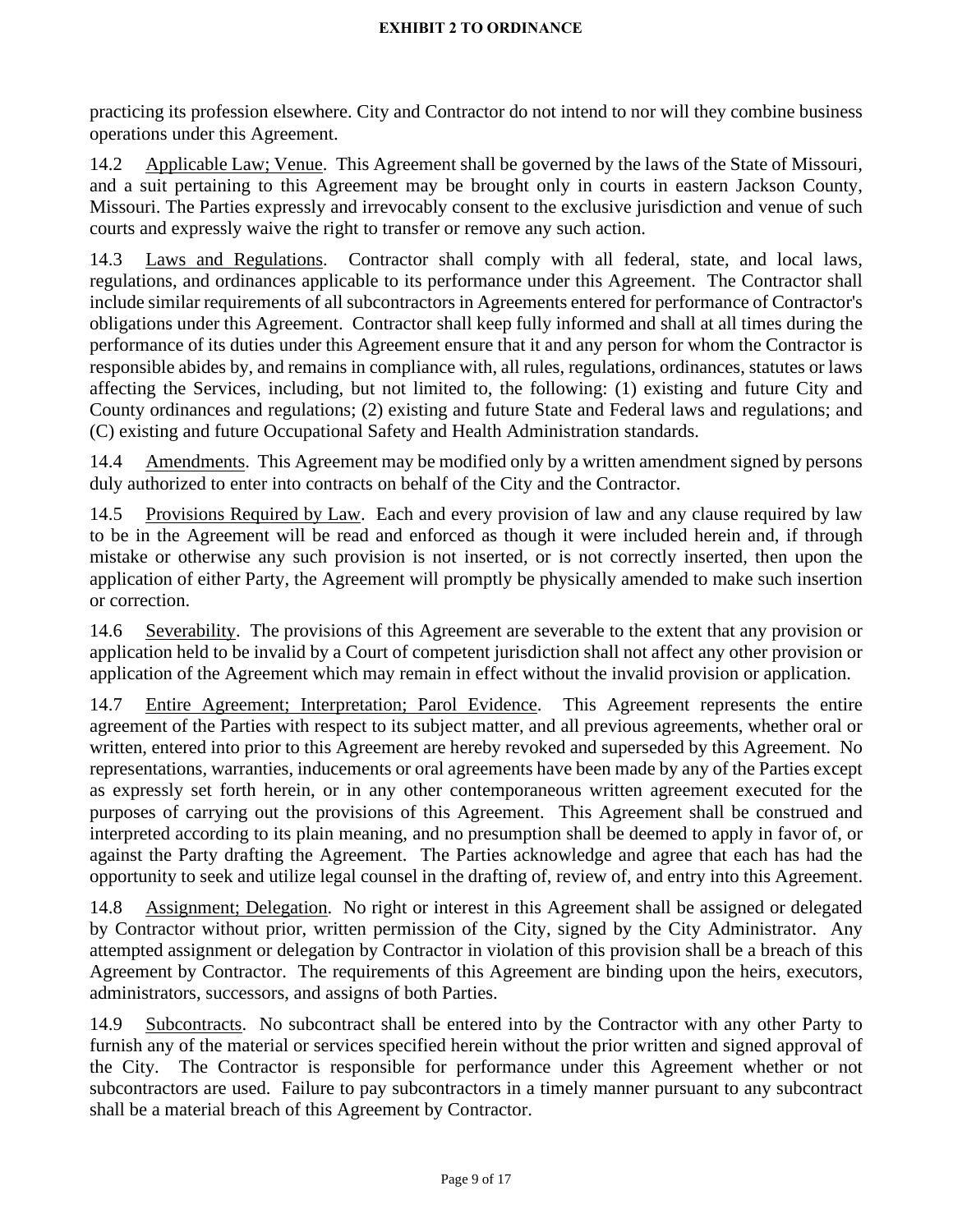14.10 Rights and Remedies. No provision in this Agreement shall be construed, expressly or by implication, as waiver by the City of any existing or future right and/or remedy available by law in the event of any claim of default or breach of this Agreement. The failure of the City to insist upon the strict performance of any term or condition of this Agreement or to exercise or delay the exercise of any right or remedy provided in this Agreement, or by law, or the City's acceptance of and payment for services, shall not release the Contractor from any responsibilities or obligations imposed by this Agreement or by law, and shall not be deemed a waiver of any right of the City to insist upon the strict performance of this Agreement.

14.11 Offset for Damages. In addition to all other remedies at law or equity, the City may offset from any money due to the Contractor any amounts Contractor owes to the City for damages resulting from breach or deficiencies in performance or breach of any obligation under this Agreement.

14.12 Notices and Requests. Any notice or other communication required or permitted to be given under this Agreement shall be in writing and shall be deemed to have been duly given if (1) delivered to the Party at the address set forth below, (2) deposited in the U.S. Mail, registered or certified, return receipt requested, to the address set forth below or (3) given to a recognized and reputable overnight delivery service, to the address set forth below:

> If to the City: City of Lee's Summit 220 SE Green St Lee's Summit, Missouri 64063 Attn: Public Works Department

With copy to: City of Lee's Summit 220 SE Green St Lee's Summit, Missouri 64063 Attn: City Attorney's Office

If to Contractor: Keller, Craig & Associates 6701 W. 64th Street, Suite 310, Overland Park, Kansas 66202 Attn: Daniel Frazee

or at such other address, and to the attention of such other person or officer, as any Party may designate in writing by notice duly given pursuant to this subsection. Notices shall be deemed received (1) when delivered to the Party, (2) three (3) business days after being placed in the U.S. Mail, properly addressed, with sufficient postage, or (3) the following business day after being given to a recognized overnight delivery service, with the person giving the notice paying all required charges and instructing the delivery service to deliver on the following business day. If a copy of a notice is also given to a Party's counsel or other recipient, the provisions above governing the date on which a notice is deemed to have been received by a Party shall mean and refer to the date on which the Party, and not its counsel or other recipient to which a copy of the notice may be sent, is deemed to have received the notice.

14.13 Force Majeure. The Parties shall be excused from performance during the time and to the extent that they are prevented from obtaining, delivering, or performing for reasons beyond the Parties' reasonable control, including without limitation, by act of God, public health emergency, natural disaster fire, strike, loss or shortage of transportation facilities, lock-out, commandeering of materials, products, plants or facilities by the government, and any other events or circumstances beyond the reasonable control of the party, when satisfactory evidence is presented to the City, provided that it is satisfactorily established that the non-performance is not due to the fault or neglect of the Party not performing.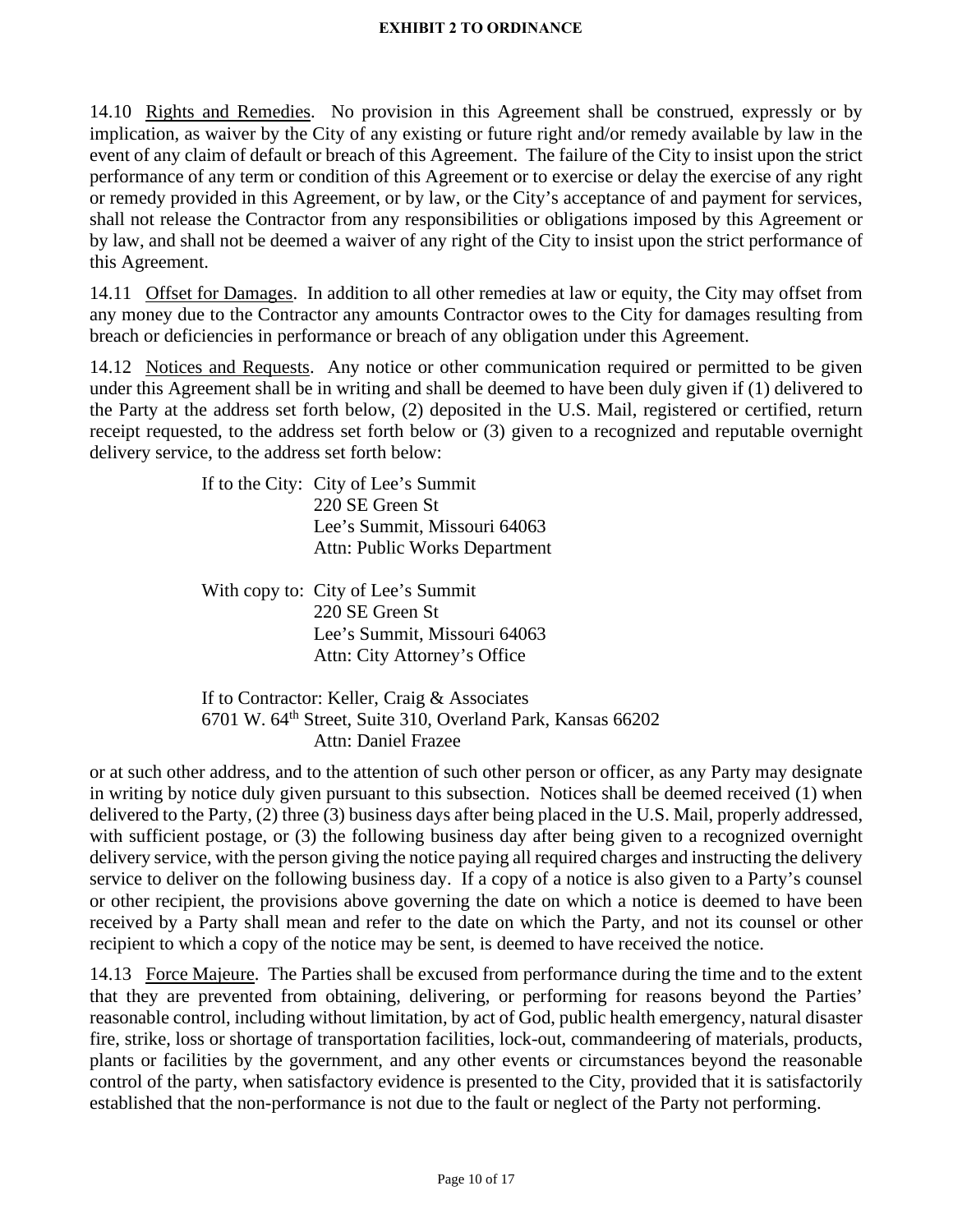14.14 Confidentiality of Records. The Contractor shall establish and maintain procedures and controls that are acceptable to the City for the purpose of ensuring that information contained in its records or obtained from the City or from others in carrying out its obligations under this Agreement shall not be used or disclosed by it, its agents, officers, or employees, except as required to perform Contractor's duties under this Agreement. Persons requesting such information should be referred to the City. Contractor also agrees that any information pertaining to individual persons shall not be divulged other than to employees or officers of Contractor as needed for the performance of duties under this Agreement. Contractor shall ensure its subcontractors are aware of and comply with this provision.

## 14.15 Information Technology

A. Limited Access. If necessary for the fulfillment of the Contract, the City may provide the Contractor with non-exclusive, limited access to the City's information technology infrastructure. The Contractor understands and agrees to abide by all the City policies, standards, regulations and restrictions regarding access and usage of the City's information technology infrastructure. The Contractor shall enforce all such policies, standards, regulations and restrictions with all the Contractor's employees, agents or any tier of subcontractor granted access in the performance of this Contract, and shall be granted and authorize only such access as may be necessary for the purpose of fulfilling the requirements of the Contract.

B. Data Confidentiality: All data, regardless of form, including originals, images and reproductions, prepared by, obtained by or transmitted to the Contractor in connection with this Contract is confidential, proprietary information owned by the City. Except as specifically provided in this Contract, the Contractor shall not shall not, without the prior, written consent of the City Manager or authorized designee, (A) disclose data generated in the performance of the Services to any third party or (B) use City data and information.

C. Data Security. Personal identifying information, financial account information, or restricted City information, whether electronic format or hard copy, must be secured and protected at all times to avoid unauthorized access. At a minimum, the Contractor must encrypt and/or password-protect electronic files. This includes data saved to laptop computers, computerized devices or removable storage devices. When personal identifying information, financial account information, or restricted City information, regardless of its format, is no longer necessary or this Contract is terminated (whichever occurs first), the information must be redacted or destroyed through appropriate and secure methods that ensure the information cannot be viewed, accessed or reconstructed. Before the information discussed in this subsection is destroyed, the Contractor shall send a copy of such information to the City in a format specified by the City.

D. Compromised Security. In the event that data collected or obtained by the Contractor in connection with this Contract is believed to have been compromised, the Contractor shall notify the City Manager, or authorized designee, immediately. The Contractor agrees to reimburse the City for any costs incurred by the City to investigate potential breaches of this data and, where applicable, the cost of notifying individuals who may be impacted by the breach.

E. Permitted Access. The Contractor's employees, agents and subcontractors must receive prior, written approval from the City before being granted access to the City's information technology infrastructure and data and the City, in its sole determination, shall determine accessibility and limitations thereto. The Contractor agrees that the requirements of this Section shall be incorporated into all subcontractor/subcontractor contracts entered into by the Contractor. It is further agreed that a violation of this Section shall be deemed to cause irreparable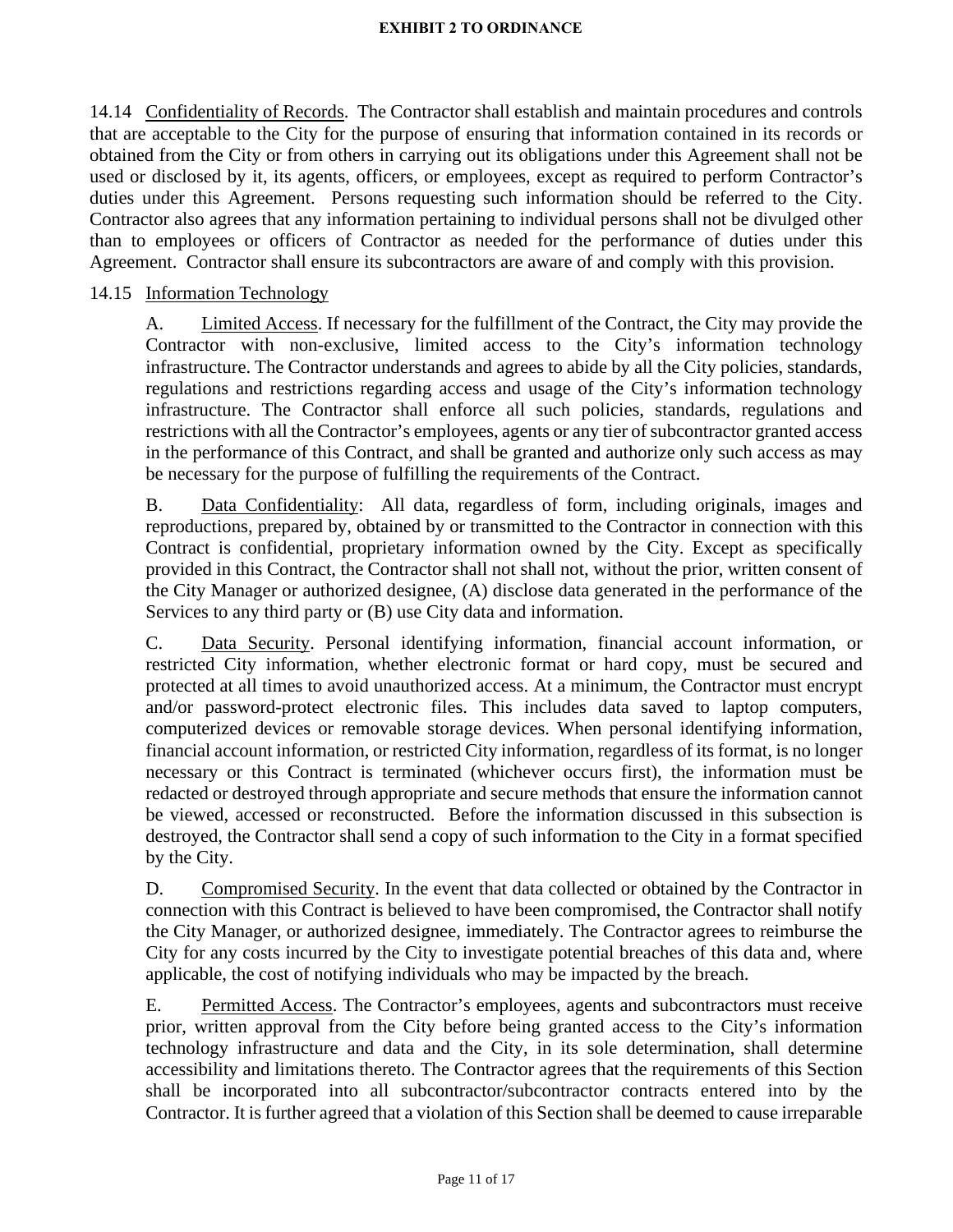harm that justifies injunctive relief in court. A violation of this Section may result in immediate termination of this Contract without notice.

F. Cessation of Operation or Support. If Contractor ceases to operate, ends support of, or otherwise divests its interest in the software and materials for which it is contracted by the City and does not assign its service obligations according to these Terms and Conditions, the Contractor shall provide the City a copy of current source code. The City agrees it shall only use the source code to support its internal use of the software.

G. Disengagement. In the event the Contract is terminated by either party, Contractor agrees to confer back to the City all of its data, in usable and normalized format, within 30 calendar days of notice of termination. There shall be no charge for the return of City data to the City.

H. Survival. The obligations of the Contractor under this Section shall survive the termination of this Contract.

14.16 Work Authorization/E-verify. Pursuant § 285.530, RSMo., if Agreement exceeds five thousand dollars (\$5,000.00), Contractor warrants and affirms to the City that (i) Contractor is enrolled and participates in a federal work authorization program with respect to the employees working in connection with the contracted services and (ii) Contractor does not knowingly employ any person who is an unauthorized alien in connection with the contracted services.

Contractor shall swear to and sign an affidavit declaring such affirmation, and provide the City with supporting documentation of its enrollment and participation in a federal work authorization program with respect to the employees working in connection with this Agreement. The required documentation must be from the federal work authorization program provider (e.g. the electronic signature page from the E-Verify program's Memorandum of Understanding); a letter from Contractor reciting compliance is not sufficient.

14.17 Conflicting Terms. In the event of any inconsistency, conflict or ambiguity among the terms of this Agreement, the Scope of Work, any City-approved Purchase Order or memorandum of authorization, the Fee Schedule, the RFQ and the Contractor's Proposal, the documents shall govern in the order listed herein.

Notwithstanding the foregoing, unauthorized exceptions, conditions, limitations or provisions in conflict with the terms of this Agreement (collectively, the "Unauthorized Conditions"), other than the City's project-specific quantities, configurations or delivery dates, are expressly declared void and shall be of no force and effect. Acceptance by the City of any invoice containing any such Unauthorized Conditions or failure to demand full compliance with the terms and conditions set forth in this Contract shall not alter or relieve Contractor from, nor be construed or deemed a waiver of, its requirements and obligations in the performance of this Agreement. If the Agreement is renewed pursuant to Section 1 above and such renewal includes any conflicting terms, other than price, those terms will be null and void unless amended as set forth in this Agreement.

14.18 Non-Exclusive Agreement. This Agreement is entered into with the understanding and agreement that it is for the sole convenience of the City. The City reserves the right to obtain like goods and services from another source when necessary.

14.19 Prevailing Wages. Pursuant to RSMo. § 290.230.5, if this Agreement exceeds seventy-five thousand dollars (\$75,000.00) and involves construction of public works, Contractor shall all its workers the prevailing hourly rate of wages for work of a similar character in Lee's Summit. If there is a dispute whether this Agreement is subject to prevailing wages as required by RSMo. § 290.210, et. seq., the City's determination shall control.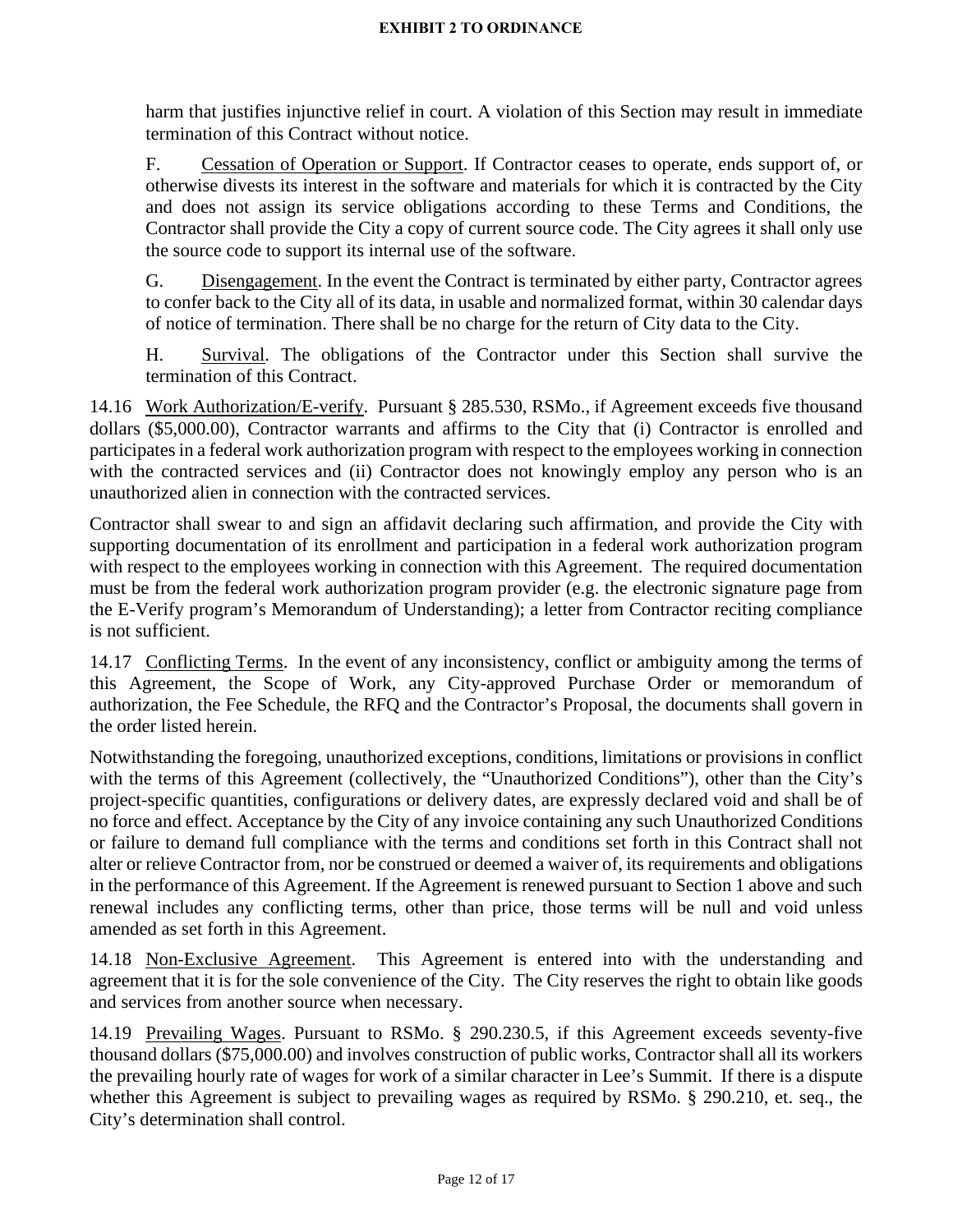14.20 Cooperative Purchasing. Contractor, by submitting a proposal to the RFQ, acknowledges that other specific eligible political subdivisions and nonprofit institutions ("Eligible Procurement Unit(s)") are permitted to utilize procurement agreements developed by the City, at their discretion and with the agreement of the awarded Contractor. Contractor may, at its sole discretion, accept orders from Eligible Procurement Unit(s) for the purchase of the materials and/or services at the prices and under the terms and conditions of this Agreement, in such quantities and configurations as may be agreed upon between the Parties. All cooperative procurements under this Agreement shall be transacted solely between the requesting Eligible Procurement Unit and Contractor. Payment for such purchases will be the sole responsibility of the Eligible Procurement Unit. The exercise of any rights, responsibilities or remedies by the Eligible Procurement Unit shall be the exclusive obligation of such unit. The City assumes no responsibility for payment, performance or any liability or obligation associated with any cooperative procurement under this Agreement. The City shall not be responsible for any disputes arising out of transactions made by others.

14.21 Time of the Essence. Time is of the essence in this Agreement. Unless otherwise specifically provided, any consent to delay in Contractor's performance of its obligation is applicable only to the particular transaction to which it relates, and is not applicable to any other obligation or transaction.

14.22 Signatory Authority. Each person signing this Agreement represents that such person has the requisite authority to execute this Agreement on behalf of the entity the person represents and that all necessary formalities have been met.

14.23 E-Signature and Counterparts. The Parties agree that this Agreement may be signed in two or more counterparts and/or signed electronically, and all such counterparts together shall constitute one and the same contract; such signatures shall bind the signing party in the same manner as if a handwritten signature had been delivered.

14.24 Anti-Discrimination Against Israel Act. If this Agreement has a total potential value of \$100,000 or more and Contractor has 10 or more employees, the following applies. Pursuant to Section 34.600, RSMo and to the fullest extent permitted by law, Contractor certifies that Contractor is not engaged in a boycott of Israel as of the Effective Date of this Agreement, and agrees for the duration of this Agreement to not engage in a boycott of Israel as defined in Section 34.600, RSMo

[SIGNATURES ON FOLLOWING PAGES]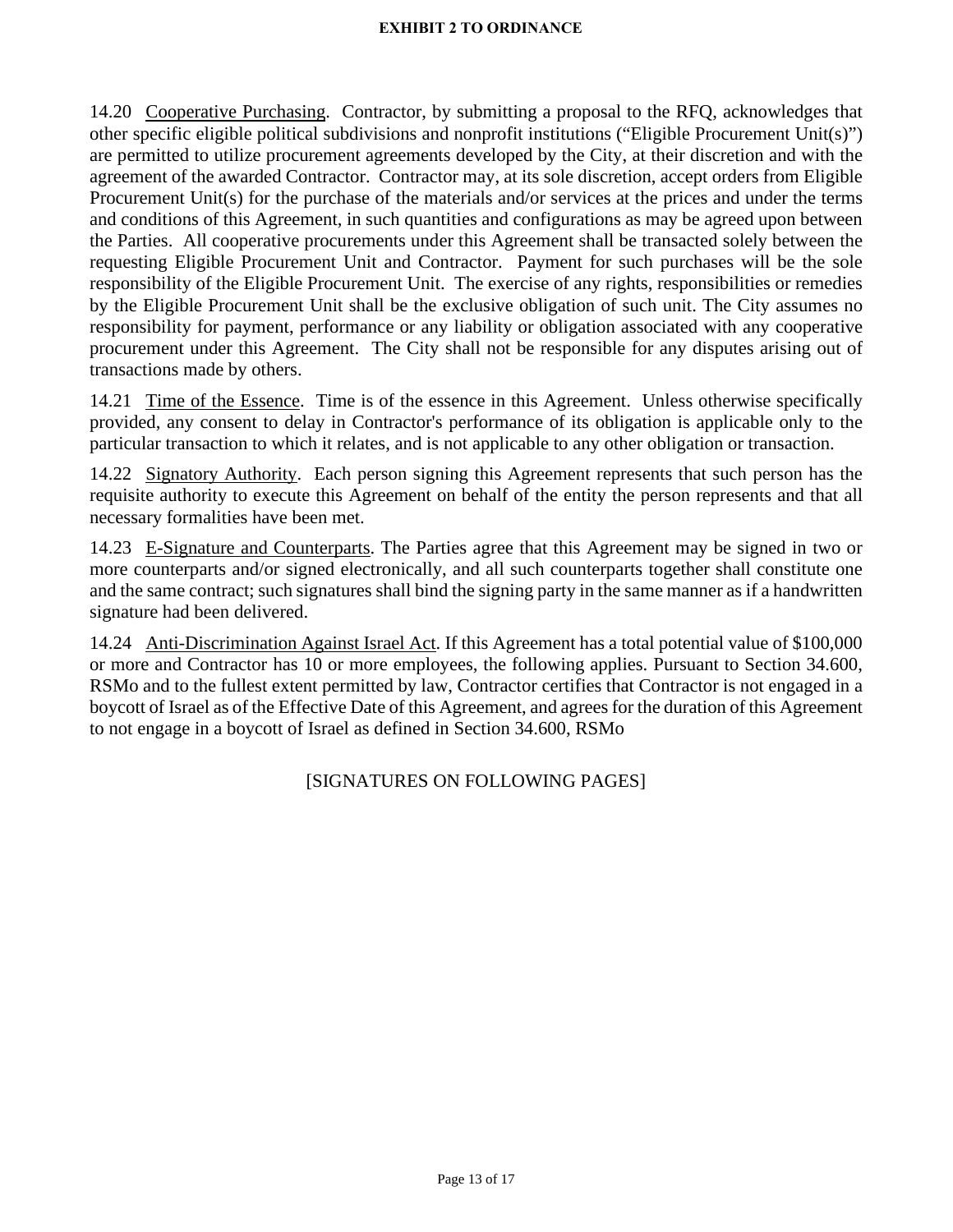IN WITNESS WHEREOF, the Parties hereto have executed this Agreement as of this \_\_\_\_ day of \_\_\_\_\_\_\_\_\_\_\_\_\_\_\_\_\_, 2021 ("Effective Date").

## **CITY OF LEE'S SUMMIT**

Keller, Craig & Associates, LLC

 $By$   $\alpha$  and  $\gamma$   $\beta$  and  $\gamma$ 

Date <u>8/30/21</u>

Print Name Daniel Frazee

Title Vice President

\_\_\_\_\_\_\_\_\_\_\_\_\_\_\_\_\_\_\_\_\_\_\_\_\_\_\_\_\_\_\_\_\_\_\_\_\_\_\_ Trisha Fowler Arcuri, City Clerk

Stephen A. Arbo, City Manager

**ATTEST**:

## **APPROVED AS TO FORM**:

Scott Ison, Chief Counsel of Infrastructure and Recreation

\_\_\_\_\_\_\_\_\_\_\_\_\_\_\_\_\_\_\_\_\_\_\_\_\_\_\_\_\_\_\_\_\_\_\_\_\_\_\_

\_\_\_\_\_\_\_\_\_\_\_\_\_\_\_\_\_\_\_\_\_\_\_\_\_\_\_\_\_\_\_\_\_\_\_\_\_\_\_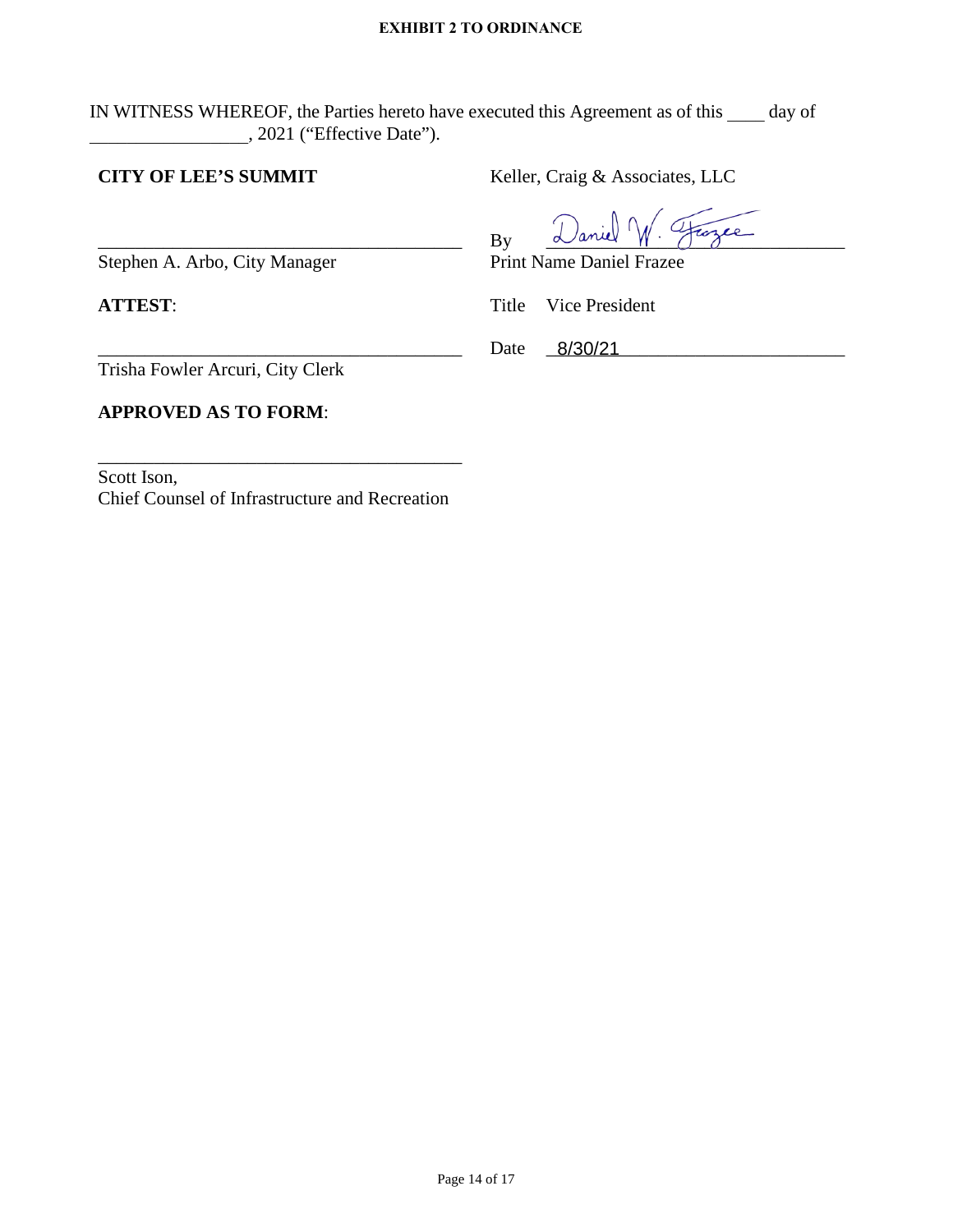## EXHIBIT A TO PROFESSIONAL SERVICES AGREEMENT BETWEEN THE CITY OF LEE'S SUMMIT AND KELLER, CRAIG & ASSOCIATES, LLC

[Contractor's Proposal]

See following pages.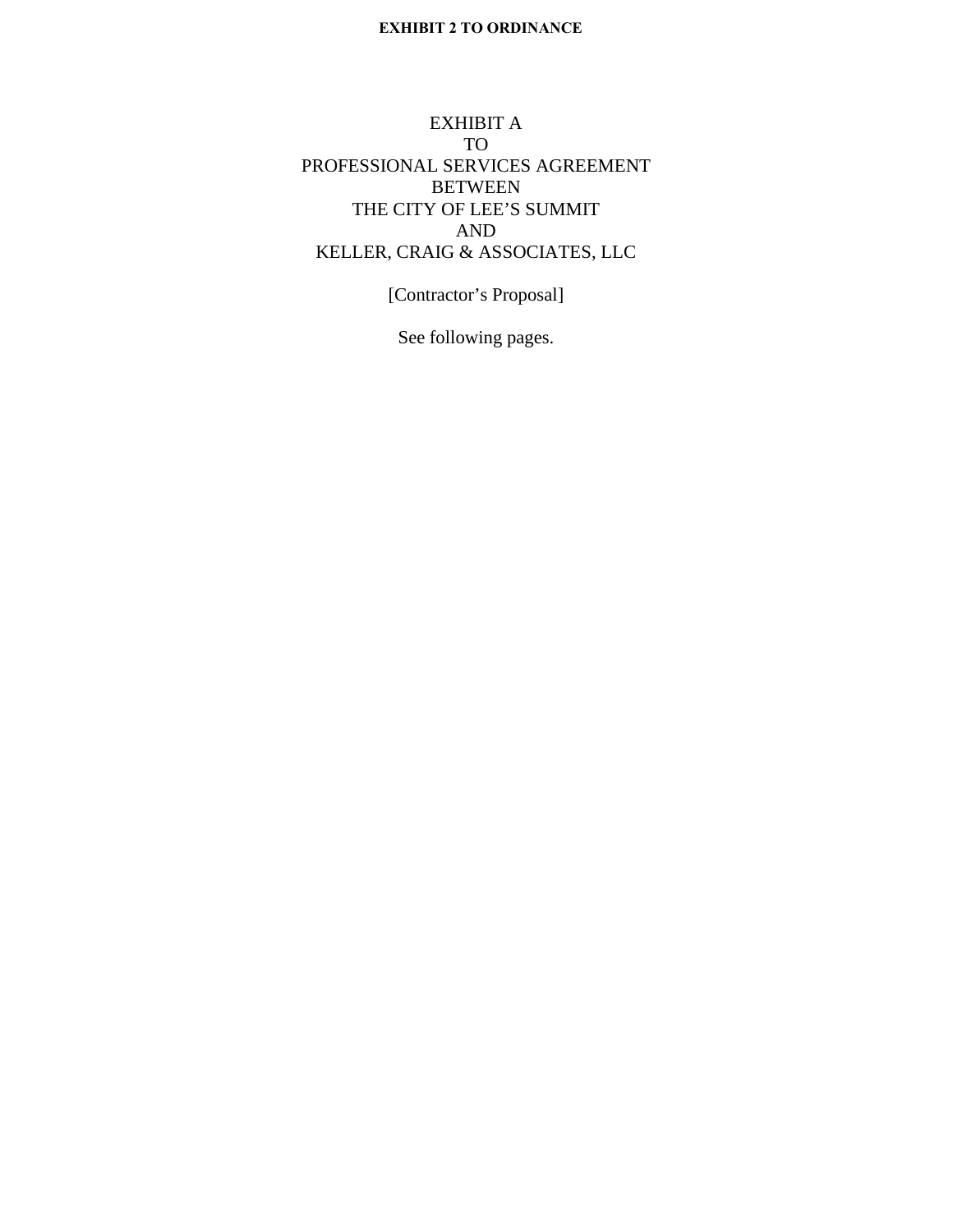## **REQUEST FOR QUALIFICATIONS FOR**

## **ON-CALL PROPERTY APPRAISAL SERVICES**

## **RFQ NO: 2022**‐**005**

**FOR**

## **CITY OF LEE'S SUMMIT, PUBLIC WORKS DEPARTMENT**

PREPARED BY:

Daniel Frazee, MAI Vice President Keller, Craig & Associates (913) 808-2462 dfrazee@kellercraig.com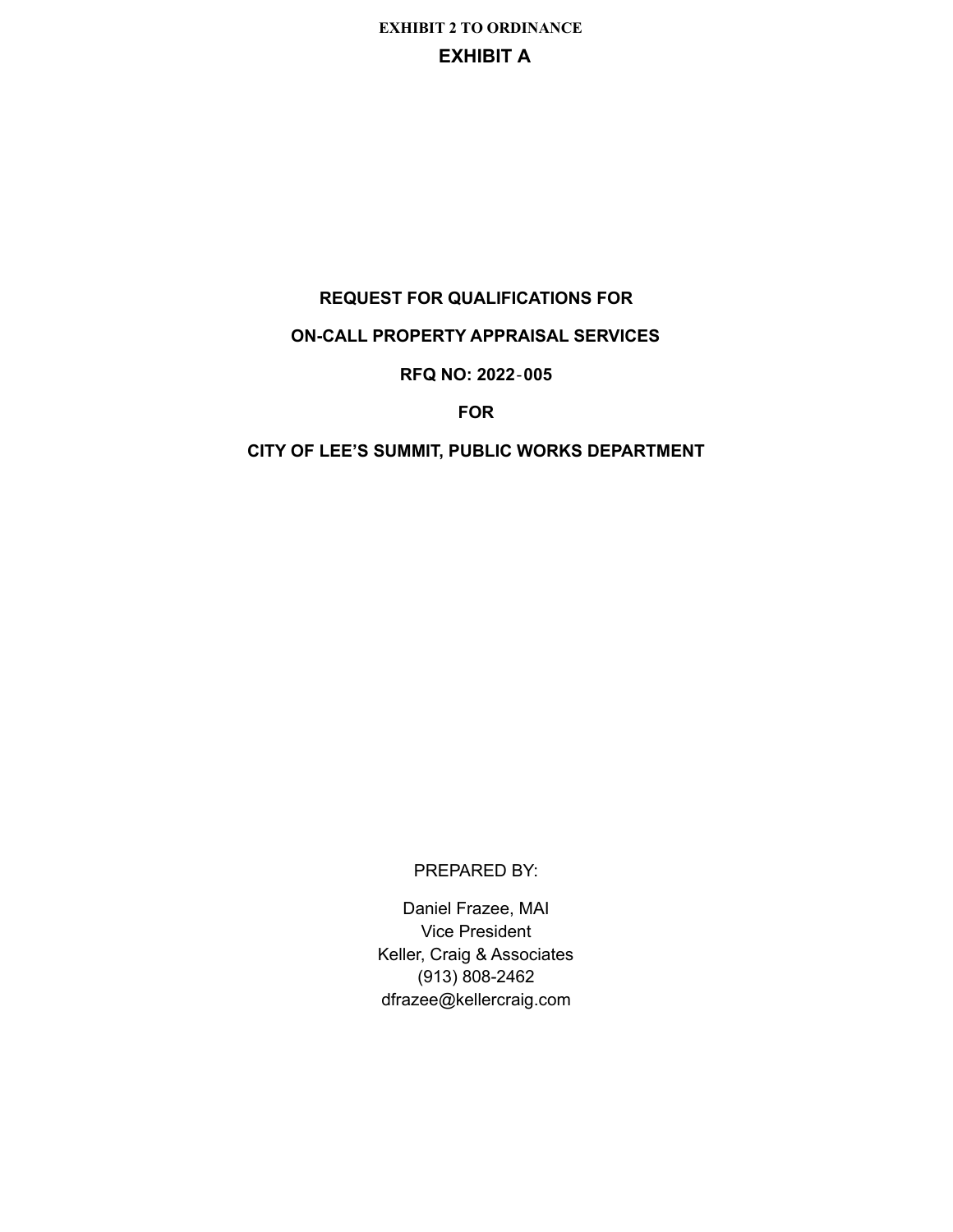## **EXHIBIT A**



REAL ESTATE APPRAISERS & CONSULTANTS

Kansas City Office 6701 W 64th Street, Suite 310, Overland Park, KS 66202

> Lawrence Office 120 E 9<sup>th</sup> Street Suite. 201, Lawrence, KS 66044

> > www.KellerCraig.com P: 913-362-3222

August 18, 2021

Mr. Curt Powelson, Right of Way Agent City of Lee's Summit, Public Works Department 220 S.E. Green Street Lee's Summit, MO 64063

Re: Request for Qualifications for On-Call Property Appraisal Services - RFQ NO: 2022‐005

Dear Mr. Powelson:

Please accept the following qualifications and experience to perform initial and review appraisal services for the city of Lee's Summit. Keller, Craig & Associates is a full service real estate appraising and consulting firm, serving clients nationwide with special expertise in Kansas, Missouri and the Greater Kansas City Metropolitan Area. Our firm has 16 commercial appraisers with experience in residential, commercial, litigation, government projects and real estate studies.

Key members of our organization include Daniel Frazee, MAI and Matt Speer, MAI. Both Daniel and Matt are Members of the Appraisal Institute. Matt has served as past president of the Kansas City Chapter of the Appraisal Institute while Daniel is currently the vice president.

We have attached a list of our experience with similar projects and clients, along with our resumes. If you have any questions, please do not hesitate to contact me.

Daniel W. France

Daniel Frazee, MAI Keller, Craig & Associates, Inc. Vice President|Partner (913) 808-2462 dfrazee@kellercraig.com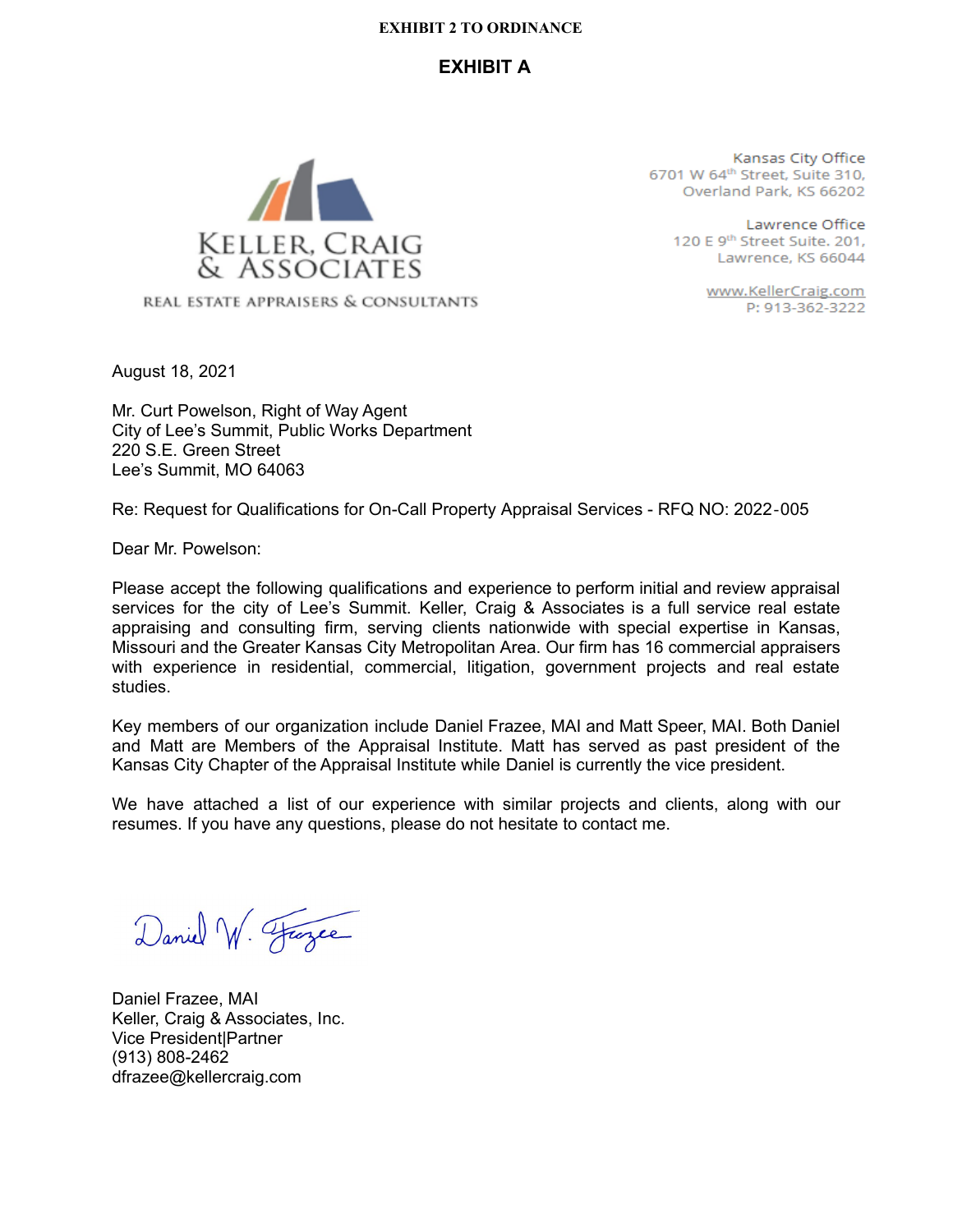## **EXHIBIT A**

#### **EXPERIENCE AND AVAILABILITY OF KEY PERSONNEL**

Mr. Daniel Frazee, MAI Keller, Craig & Associates, Inc. 6701 W.  $64^{\text{th}}$  Street, Suite 310 Overland Park, Kansas 66202

Mr. Matt Speer, MAI Keller, Craig & Associates, Inc. 6701 W. 64th Street, Suite 310 Overland Park, Kansas 66202

Resumes of principals are included in the addendum.

### **PROJECT APPROACH, WORK PLAN, AND TYPICAL RESPONSE TIMES FOR VARIOUS TYPES OF APPRAISALS**

Keller Craig & Associates has a team of 16 commercial appraisers including 7 MAIs. Teams are assembled on a project by project basis. All work will be reviewed and signed by either Daniel Frazee, MAI or Matt Speer, MAI. Please refer to our web site at kellercraig.com for more information about our firm. Our typical response time is 30 days for individual assignments but we are large enough to be flexible and will work to meet our clients' deadlines.

#### **NOTABLE CLIENTS**

City of Lee's Summit City of Kansas City City of Riverside City of Smithville City of Maryville Clay County Platte County MODOT KDOT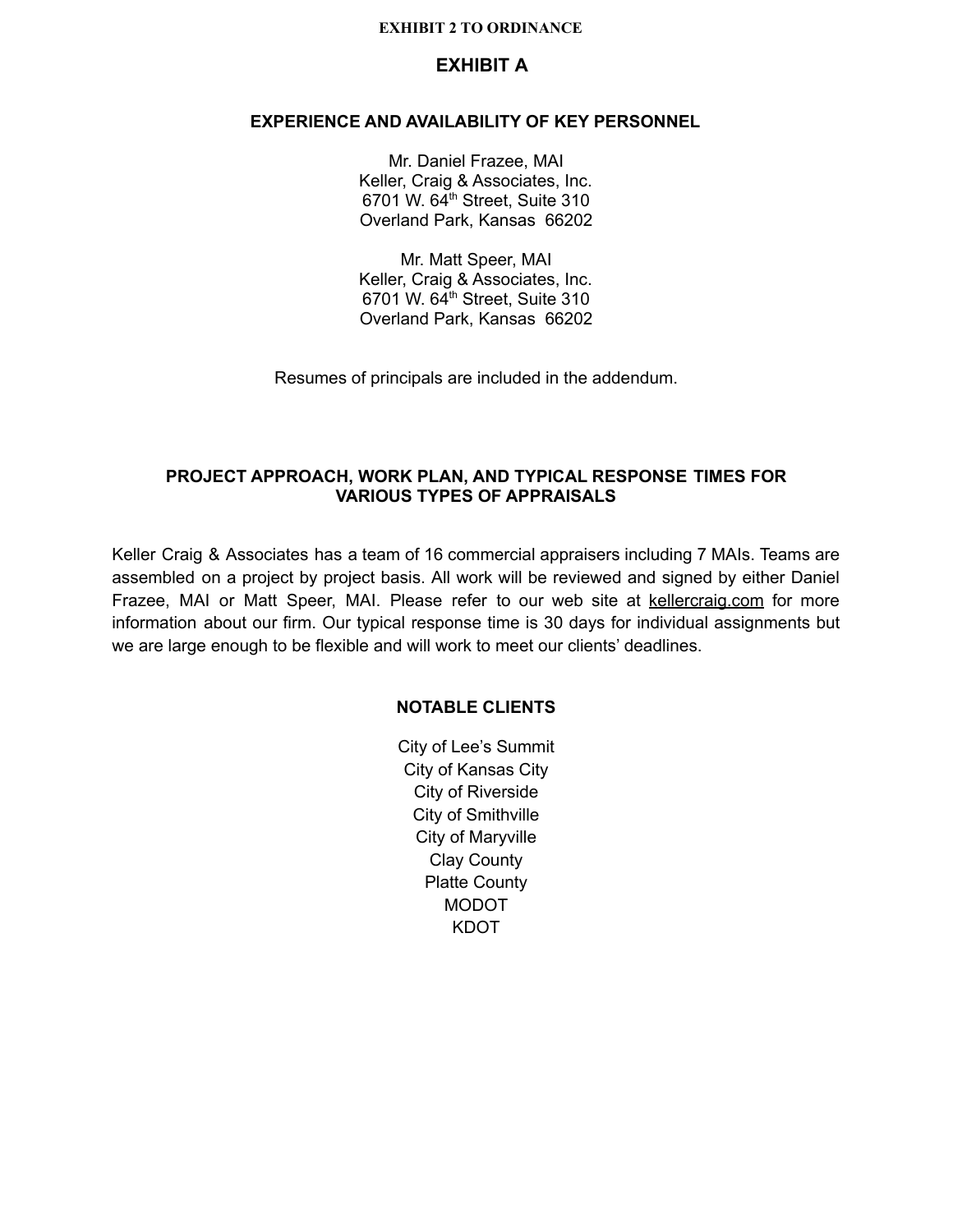## **EXPERIENCE WITH SIMILAR PROJECTS AND CLIENTS**

| <b>City</b><br><b>Date</b><br><b>Property Name</b><br>Client<br>State<br>2021 Industrial Property<br><b>State Agency</b><br>κs<br>Emporia<br>2021 Office Building<br>κs<br><b>County Agency</b><br><b>Kansas City</b><br>2021 Retail Building<br><b>County Agency</b><br><b>Kansas City</b><br>κs<br>2021 Retail Building<br><b>County Agency</b><br><b>Kansas City</b><br>ΚS<br>2021 Industrial Property<br><b>City Agency</b><br><b>Baldwin City</b><br>ΚS<br>2021 Vacant Land<br><b>Lee's Summit</b><br>KS<br><b>City Agency</b><br>2021 Vacant Land<br>ΚS<br><b>State Agency</b><br>Edgerton<br>2020 Vacant Land<br><b>MO</b><br><b>City Agency</b><br><b>Kansas City</b><br>2020 Vacant Land<br>ΚS<br><b>State Agency</b><br>Louisburg<br>2020 Vacant Land<br>KS<br><b>State Agency</b><br>Paola<br>2019 Vacant Land<br><b>Legal Counsel</b><br>Troy<br>ΚS<br>2019 Vacant Land<br><b>Legal Counsel</b><br><b>MO</b><br>Craig<br>2019 Vacant Land<br><b>Legal Counsel</b><br><b>Rushville</b><br><b>MO</b><br>2019 Market Research<br><b>Legal Counsel</b><br>Various<br>Various<br>2019 Office Building<br><b>Federal Agency</b><br>κs<br>Wichita<br>2019 Office Building<br><b>Federal Agency</b><br>κs<br>Topeka<br>2019 Office Building<br><b>Federal Agency</b><br><b>Kansas City</b><br>ΚS<br>2019 Office Building<br>Saint Louis<br><b>Federal Agency</b><br><b>MO</b><br>2019 Office Building<br><b>MO</b><br><b>Federal Agency</b><br>Hannibal<br>2019 Hotel<br>MО<br>Independence<br><b>Federal Agency</b><br>2018 Apartment Building<br><b>Kansas City</b><br>MО<br><b>Federal Agency</b><br>2017 Vacant Land<br>Lakewood<br>co<br><b>Federal Agency</b><br>2017 Vacant Land<br>κs<br><b>Federal Agency</b><br>Berryton<br>MО<br>2017 Vacant Land<br>Kansas City<br><b>City Agency</b><br>MO<br>2017 Industrial Property<br><b>Kansas City</b><br><b>Federal Agency</b><br>2016 Vacant Land<br>Kansas City<br>MО<br><b>Federal Agency</b><br>2016 Vacant Land<br>St. Louis<br>MО<br><b>Federal Agency</b><br>2016 Former Radar Installation<br>Limon<br>co<br><b>Federal Agency</b><br>2015 Office Building<br>Manhattan<br>κs<br><b>State Agency</b><br>2015 Vacant Land<br>κs<br>Topeka<br><b>State Agency</b><br>κs<br>2015 Office Building<br><b>Kansas City</b><br><b>State Agency</b><br>2015 Vacant Land<br>Fenton<br>мо<br><b>Federal Agency</b><br>2015 Vacant Land<br>St Louis<br>MО<br><b>Federal Agency</b><br>2015 Vacant Land<br>MO<br>St Louis<br><b>Federal Agency</b><br><b>St Louis</b><br>мо<br>2015 Corporate Camps<br><b>Federal Agency</b><br>IL<br>2015 Vacant Land<br><b>Scott AFB</b><br><b>Federal Agency</b><br>2015 Office Building<br><b>Kansas City</b><br>мо<br><b>Federal Agency</b><br>2015 Office Building<br>Manhattan<br>мо<br><b>State Agency</b><br>2015 Religious Institution<br>Manhattan<br>мо<br><b>State Agency</b><br>2015 Medical Office Building<br>KS<br>Chanute<br><b>State Agency</b><br>2014 Medical Office Building<br><b>Junction City</b><br>КS<br><b>Federal Agency</b><br>2014 Office Building<br>Lincoln<br>NE<br><b>Federal Agency</b><br>2014 Office Building<br>Omaha<br><b>NE</b><br><b>Federal Agency</b><br>2014 Office Building<br>North Platte<br>NE<br><b>Federal Agency</b> | Past Agency Appraisal Experience in the Area |           |    |                       |
|--------------------------------------------------------------------------------------------------------------------------------------------------------------------------------------------------------------------------------------------------------------------------------------------------------------------------------------------------------------------------------------------------------------------------------------------------------------------------------------------------------------------------------------------------------------------------------------------------------------------------------------------------------------------------------------------------------------------------------------------------------------------------------------------------------------------------------------------------------------------------------------------------------------------------------------------------------------------------------------------------------------------------------------------------------------------------------------------------------------------------------------------------------------------------------------------------------------------------------------------------------------------------------------------------------------------------------------------------------------------------------------------------------------------------------------------------------------------------------------------------------------------------------------------------------------------------------------------------------------------------------------------------------------------------------------------------------------------------------------------------------------------------------------------------------------------------------------------------------------------------------------------------------------------------------------------------------------------------------------------------------------------------------------------------------------------------------------------------------------------------------------------------------------------------------------------------------------------------------------------------------------------------------------------------------------------------------------------------------------------------------------------------------------------------------------------------------------------------------------------------------------------------------------------------------------------------------------------------------------------------------------------------------------------------------------------------------------------------------------------------------------------------------------------------------------------------------------------------------------------------------------------------------------------------------------------------------------------------------------------------------------------------------------------------------------------------------------------------------------------------------------------------------------------------------------------------------------------------------------------------------------|----------------------------------------------|-----------|----|-----------------------|
|                                                                                                                                                                                                                                                                                                                                                                                                                                                                                                                                                                                                                                                                                                                                                                                                                                                                                                                                                                                                                                                                                                                                                                                                                                                                                                                                                                                                                                                                                                                                                                                                                                                                                                                                                                                                                                                                                                                                                                                                                                                                                                                                                                                                                                                                                                                                                                                                                                                                                                                                                                                                                                                                                                                                                                                                                                                                                                                                                                                                                                                                                                                                                                                                                                                              |                                              |           |    |                       |
|                                                                                                                                                                                                                                                                                                                                                                                                                                                                                                                                                                                                                                                                                                                                                                                                                                                                                                                                                                                                                                                                                                                                                                                                                                                                                                                                                                                                                                                                                                                                                                                                                                                                                                                                                                                                                                                                                                                                                                                                                                                                                                                                                                                                                                                                                                                                                                                                                                                                                                                                                                                                                                                                                                                                                                                                                                                                                                                                                                                                                                                                                                                                                                                                                                                              |                                              |           |    |                       |
|                                                                                                                                                                                                                                                                                                                                                                                                                                                                                                                                                                                                                                                                                                                                                                                                                                                                                                                                                                                                                                                                                                                                                                                                                                                                                                                                                                                                                                                                                                                                                                                                                                                                                                                                                                                                                                                                                                                                                                                                                                                                                                                                                                                                                                                                                                                                                                                                                                                                                                                                                                                                                                                                                                                                                                                                                                                                                                                                                                                                                                                                                                                                                                                                                                                              |                                              |           |    |                       |
|                                                                                                                                                                                                                                                                                                                                                                                                                                                                                                                                                                                                                                                                                                                                                                                                                                                                                                                                                                                                                                                                                                                                                                                                                                                                                                                                                                                                                                                                                                                                                                                                                                                                                                                                                                                                                                                                                                                                                                                                                                                                                                                                                                                                                                                                                                                                                                                                                                                                                                                                                                                                                                                                                                                                                                                                                                                                                                                                                                                                                                                                                                                                                                                                                                                              |                                              |           |    |                       |
|                                                                                                                                                                                                                                                                                                                                                                                                                                                                                                                                                                                                                                                                                                                                                                                                                                                                                                                                                                                                                                                                                                                                                                                                                                                                                                                                                                                                                                                                                                                                                                                                                                                                                                                                                                                                                                                                                                                                                                                                                                                                                                                                                                                                                                                                                                                                                                                                                                                                                                                                                                                                                                                                                                                                                                                                                                                                                                                                                                                                                                                                                                                                                                                                                                                              |                                              |           |    |                       |
|                                                                                                                                                                                                                                                                                                                                                                                                                                                                                                                                                                                                                                                                                                                                                                                                                                                                                                                                                                                                                                                                                                                                                                                                                                                                                                                                                                                                                                                                                                                                                                                                                                                                                                                                                                                                                                                                                                                                                                                                                                                                                                                                                                                                                                                                                                                                                                                                                                                                                                                                                                                                                                                                                                                                                                                                                                                                                                                                                                                                                                                                                                                                                                                                                                                              |                                              |           |    |                       |
|                                                                                                                                                                                                                                                                                                                                                                                                                                                                                                                                                                                                                                                                                                                                                                                                                                                                                                                                                                                                                                                                                                                                                                                                                                                                                                                                                                                                                                                                                                                                                                                                                                                                                                                                                                                                                                                                                                                                                                                                                                                                                                                                                                                                                                                                                                                                                                                                                                                                                                                                                                                                                                                                                                                                                                                                                                                                                                                                                                                                                                                                                                                                                                                                                                                              |                                              |           |    |                       |
|                                                                                                                                                                                                                                                                                                                                                                                                                                                                                                                                                                                                                                                                                                                                                                                                                                                                                                                                                                                                                                                                                                                                                                                                                                                                                                                                                                                                                                                                                                                                                                                                                                                                                                                                                                                                                                                                                                                                                                                                                                                                                                                                                                                                                                                                                                                                                                                                                                                                                                                                                                                                                                                                                                                                                                                                                                                                                                                                                                                                                                                                                                                                                                                                                                                              |                                              |           |    |                       |
|                                                                                                                                                                                                                                                                                                                                                                                                                                                                                                                                                                                                                                                                                                                                                                                                                                                                                                                                                                                                                                                                                                                                                                                                                                                                                                                                                                                                                                                                                                                                                                                                                                                                                                                                                                                                                                                                                                                                                                                                                                                                                                                                                                                                                                                                                                                                                                                                                                                                                                                                                                                                                                                                                                                                                                                                                                                                                                                                                                                                                                                                                                                                                                                                                                                              |                                              |           |    |                       |
|                                                                                                                                                                                                                                                                                                                                                                                                                                                                                                                                                                                                                                                                                                                                                                                                                                                                                                                                                                                                                                                                                                                                                                                                                                                                                                                                                                                                                                                                                                                                                                                                                                                                                                                                                                                                                                                                                                                                                                                                                                                                                                                                                                                                                                                                                                                                                                                                                                                                                                                                                                                                                                                                                                                                                                                                                                                                                                                                                                                                                                                                                                                                                                                                                                                              |                                              |           |    |                       |
|                                                                                                                                                                                                                                                                                                                                                                                                                                                                                                                                                                                                                                                                                                                                                                                                                                                                                                                                                                                                                                                                                                                                                                                                                                                                                                                                                                                                                                                                                                                                                                                                                                                                                                                                                                                                                                                                                                                                                                                                                                                                                                                                                                                                                                                                                                                                                                                                                                                                                                                                                                                                                                                                                                                                                                                                                                                                                                                                                                                                                                                                                                                                                                                                                                                              |                                              |           |    |                       |
|                                                                                                                                                                                                                                                                                                                                                                                                                                                                                                                                                                                                                                                                                                                                                                                                                                                                                                                                                                                                                                                                                                                                                                                                                                                                                                                                                                                                                                                                                                                                                                                                                                                                                                                                                                                                                                                                                                                                                                                                                                                                                                                                                                                                                                                                                                                                                                                                                                                                                                                                                                                                                                                                                                                                                                                                                                                                                                                                                                                                                                                                                                                                                                                                                                                              |                                              |           |    |                       |
|                                                                                                                                                                                                                                                                                                                                                                                                                                                                                                                                                                                                                                                                                                                                                                                                                                                                                                                                                                                                                                                                                                                                                                                                                                                                                                                                                                                                                                                                                                                                                                                                                                                                                                                                                                                                                                                                                                                                                                                                                                                                                                                                                                                                                                                                                                                                                                                                                                                                                                                                                                                                                                                                                                                                                                                                                                                                                                                                                                                                                                                                                                                                                                                                                                                              |                                              |           |    |                       |
|                                                                                                                                                                                                                                                                                                                                                                                                                                                                                                                                                                                                                                                                                                                                                                                                                                                                                                                                                                                                                                                                                                                                                                                                                                                                                                                                                                                                                                                                                                                                                                                                                                                                                                                                                                                                                                                                                                                                                                                                                                                                                                                                                                                                                                                                                                                                                                                                                                                                                                                                                                                                                                                                                                                                                                                                                                                                                                                                                                                                                                                                                                                                                                                                                                                              |                                              |           |    |                       |
|                                                                                                                                                                                                                                                                                                                                                                                                                                                                                                                                                                                                                                                                                                                                                                                                                                                                                                                                                                                                                                                                                                                                                                                                                                                                                                                                                                                                                                                                                                                                                                                                                                                                                                                                                                                                                                                                                                                                                                                                                                                                                                                                                                                                                                                                                                                                                                                                                                                                                                                                                                                                                                                                                                                                                                                                                                                                                                                                                                                                                                                                                                                                                                                                                                                              |                                              |           |    |                       |
|                                                                                                                                                                                                                                                                                                                                                                                                                                                                                                                                                                                                                                                                                                                                                                                                                                                                                                                                                                                                                                                                                                                                                                                                                                                                                                                                                                                                                                                                                                                                                                                                                                                                                                                                                                                                                                                                                                                                                                                                                                                                                                                                                                                                                                                                                                                                                                                                                                                                                                                                                                                                                                                                                                                                                                                                                                                                                                                                                                                                                                                                                                                                                                                                                                                              |                                              |           |    |                       |
|                                                                                                                                                                                                                                                                                                                                                                                                                                                                                                                                                                                                                                                                                                                                                                                                                                                                                                                                                                                                                                                                                                                                                                                                                                                                                                                                                                                                                                                                                                                                                                                                                                                                                                                                                                                                                                                                                                                                                                                                                                                                                                                                                                                                                                                                                                                                                                                                                                                                                                                                                                                                                                                                                                                                                                                                                                                                                                                                                                                                                                                                                                                                                                                                                                                              |                                              |           |    |                       |
|                                                                                                                                                                                                                                                                                                                                                                                                                                                                                                                                                                                                                                                                                                                                                                                                                                                                                                                                                                                                                                                                                                                                                                                                                                                                                                                                                                                                                                                                                                                                                                                                                                                                                                                                                                                                                                                                                                                                                                                                                                                                                                                                                                                                                                                                                                                                                                                                                                                                                                                                                                                                                                                                                                                                                                                                                                                                                                                                                                                                                                                                                                                                                                                                                                                              |                                              |           |    |                       |
|                                                                                                                                                                                                                                                                                                                                                                                                                                                                                                                                                                                                                                                                                                                                                                                                                                                                                                                                                                                                                                                                                                                                                                                                                                                                                                                                                                                                                                                                                                                                                                                                                                                                                                                                                                                                                                                                                                                                                                                                                                                                                                                                                                                                                                                                                                                                                                                                                                                                                                                                                                                                                                                                                                                                                                                                                                                                                                                                                                                                                                                                                                                                                                                                                                                              |                                              |           |    |                       |
|                                                                                                                                                                                                                                                                                                                                                                                                                                                                                                                                                                                                                                                                                                                                                                                                                                                                                                                                                                                                                                                                                                                                                                                                                                                                                                                                                                                                                                                                                                                                                                                                                                                                                                                                                                                                                                                                                                                                                                                                                                                                                                                                                                                                                                                                                                                                                                                                                                                                                                                                                                                                                                                                                                                                                                                                                                                                                                                                                                                                                                                                                                                                                                                                                                                              |                                              |           |    |                       |
|                                                                                                                                                                                                                                                                                                                                                                                                                                                                                                                                                                                                                                                                                                                                                                                                                                                                                                                                                                                                                                                                                                                                                                                                                                                                                                                                                                                                                                                                                                                                                                                                                                                                                                                                                                                                                                                                                                                                                                                                                                                                                                                                                                                                                                                                                                                                                                                                                                                                                                                                                                                                                                                                                                                                                                                                                                                                                                                                                                                                                                                                                                                                                                                                                                                              |                                              |           |    |                       |
|                                                                                                                                                                                                                                                                                                                                                                                                                                                                                                                                                                                                                                                                                                                                                                                                                                                                                                                                                                                                                                                                                                                                                                                                                                                                                                                                                                                                                                                                                                                                                                                                                                                                                                                                                                                                                                                                                                                                                                                                                                                                                                                                                                                                                                                                                                                                                                                                                                                                                                                                                                                                                                                                                                                                                                                                                                                                                                                                                                                                                                                                                                                                                                                                                                                              |                                              |           |    |                       |
|                                                                                                                                                                                                                                                                                                                                                                                                                                                                                                                                                                                                                                                                                                                                                                                                                                                                                                                                                                                                                                                                                                                                                                                                                                                                                                                                                                                                                                                                                                                                                                                                                                                                                                                                                                                                                                                                                                                                                                                                                                                                                                                                                                                                                                                                                                                                                                                                                                                                                                                                                                                                                                                                                                                                                                                                                                                                                                                                                                                                                                                                                                                                                                                                                                                              |                                              |           |    |                       |
|                                                                                                                                                                                                                                                                                                                                                                                                                                                                                                                                                                                                                                                                                                                                                                                                                                                                                                                                                                                                                                                                                                                                                                                                                                                                                                                                                                                                                                                                                                                                                                                                                                                                                                                                                                                                                                                                                                                                                                                                                                                                                                                                                                                                                                                                                                                                                                                                                                                                                                                                                                                                                                                                                                                                                                                                                                                                                                                                                                                                                                                                                                                                                                                                                                                              |                                              |           |    |                       |
|                                                                                                                                                                                                                                                                                                                                                                                                                                                                                                                                                                                                                                                                                                                                                                                                                                                                                                                                                                                                                                                                                                                                                                                                                                                                                                                                                                                                                                                                                                                                                                                                                                                                                                                                                                                                                                                                                                                                                                                                                                                                                                                                                                                                                                                                                                                                                                                                                                                                                                                                                                                                                                                                                                                                                                                                                                                                                                                                                                                                                                                                                                                                                                                                                                                              |                                              |           |    |                       |
|                                                                                                                                                                                                                                                                                                                                                                                                                                                                                                                                                                                                                                                                                                                                                                                                                                                                                                                                                                                                                                                                                                                                                                                                                                                                                                                                                                                                                                                                                                                                                                                                                                                                                                                                                                                                                                                                                                                                                                                                                                                                                                                                                                                                                                                                                                                                                                                                                                                                                                                                                                                                                                                                                                                                                                                                                                                                                                                                                                                                                                                                                                                                                                                                                                                              |                                              |           |    |                       |
|                                                                                                                                                                                                                                                                                                                                                                                                                                                                                                                                                                                                                                                                                                                                                                                                                                                                                                                                                                                                                                                                                                                                                                                                                                                                                                                                                                                                                                                                                                                                                                                                                                                                                                                                                                                                                                                                                                                                                                                                                                                                                                                                                                                                                                                                                                                                                                                                                                                                                                                                                                                                                                                                                                                                                                                                                                                                                                                                                                                                                                                                                                                                                                                                                                                              |                                              |           |    |                       |
|                                                                                                                                                                                                                                                                                                                                                                                                                                                                                                                                                                                                                                                                                                                                                                                                                                                                                                                                                                                                                                                                                                                                                                                                                                                                                                                                                                                                                                                                                                                                                                                                                                                                                                                                                                                                                                                                                                                                                                                                                                                                                                                                                                                                                                                                                                                                                                                                                                                                                                                                                                                                                                                                                                                                                                                                                                                                                                                                                                                                                                                                                                                                                                                                                                                              |                                              |           |    |                       |
|                                                                                                                                                                                                                                                                                                                                                                                                                                                                                                                                                                                                                                                                                                                                                                                                                                                                                                                                                                                                                                                                                                                                                                                                                                                                                                                                                                                                                                                                                                                                                                                                                                                                                                                                                                                                                                                                                                                                                                                                                                                                                                                                                                                                                                                                                                                                                                                                                                                                                                                                                                                                                                                                                                                                                                                                                                                                                                                                                                                                                                                                                                                                                                                                                                                              |                                              |           |    |                       |
|                                                                                                                                                                                                                                                                                                                                                                                                                                                                                                                                                                                                                                                                                                                                                                                                                                                                                                                                                                                                                                                                                                                                                                                                                                                                                                                                                                                                                                                                                                                                                                                                                                                                                                                                                                                                                                                                                                                                                                                                                                                                                                                                                                                                                                                                                                                                                                                                                                                                                                                                                                                                                                                                                                                                                                                                                                                                                                                                                                                                                                                                                                                                                                                                                                                              |                                              |           |    |                       |
|                                                                                                                                                                                                                                                                                                                                                                                                                                                                                                                                                                                                                                                                                                                                                                                                                                                                                                                                                                                                                                                                                                                                                                                                                                                                                                                                                                                                                                                                                                                                                                                                                                                                                                                                                                                                                                                                                                                                                                                                                                                                                                                                                                                                                                                                                                                                                                                                                                                                                                                                                                                                                                                                                                                                                                                                                                                                                                                                                                                                                                                                                                                                                                                                                                                              |                                              |           |    |                       |
|                                                                                                                                                                                                                                                                                                                                                                                                                                                                                                                                                                                                                                                                                                                                                                                                                                                                                                                                                                                                                                                                                                                                                                                                                                                                                                                                                                                                                                                                                                                                                                                                                                                                                                                                                                                                                                                                                                                                                                                                                                                                                                                                                                                                                                                                                                                                                                                                                                                                                                                                                                                                                                                                                                                                                                                                                                                                                                                                                                                                                                                                                                                                                                                                                                                              |                                              |           |    |                       |
|                                                                                                                                                                                                                                                                                                                                                                                                                                                                                                                                                                                                                                                                                                                                                                                                                                                                                                                                                                                                                                                                                                                                                                                                                                                                                                                                                                                                                                                                                                                                                                                                                                                                                                                                                                                                                                                                                                                                                                                                                                                                                                                                                                                                                                                                                                                                                                                                                                                                                                                                                                                                                                                                                                                                                                                                                                                                                                                                                                                                                                                                                                                                                                                                                                                              |                                              |           |    |                       |
|                                                                                                                                                                                                                                                                                                                                                                                                                                                                                                                                                                                                                                                                                                                                                                                                                                                                                                                                                                                                                                                                                                                                                                                                                                                                                                                                                                                                                                                                                                                                                                                                                                                                                                                                                                                                                                                                                                                                                                                                                                                                                                                                                                                                                                                                                                                                                                                                                                                                                                                                                                                                                                                                                                                                                                                                                                                                                                                                                                                                                                                                                                                                                                                                                                                              |                                              |           |    |                       |
|                                                                                                                                                                                                                                                                                                                                                                                                                                                                                                                                                                                                                                                                                                                                                                                                                                                                                                                                                                                                                                                                                                                                                                                                                                                                                                                                                                                                                                                                                                                                                                                                                                                                                                                                                                                                                                                                                                                                                                                                                                                                                                                                                                                                                                                                                                                                                                                                                                                                                                                                                                                                                                                                                                                                                                                                                                                                                                                                                                                                                                                                                                                                                                                                                                                              |                                              |           |    |                       |
|                                                                                                                                                                                                                                                                                                                                                                                                                                                                                                                                                                                                                                                                                                                                                                                                                                                                                                                                                                                                                                                                                                                                                                                                                                                                                                                                                                                                                                                                                                                                                                                                                                                                                                                                                                                                                                                                                                                                                                                                                                                                                                                                                                                                                                                                                                                                                                                                                                                                                                                                                                                                                                                                                                                                                                                                                                                                                                                                                                                                                                                                                                                                                                                                                                                              |                                              |           |    |                       |
|                                                                                                                                                                                                                                                                                                                                                                                                                                                                                                                                                                                                                                                                                                                                                                                                                                                                                                                                                                                                                                                                                                                                                                                                                                                                                                                                                                                                                                                                                                                                                                                                                                                                                                                                                                                                                                                                                                                                                                                                                                                                                                                                                                                                                                                                                                                                                                                                                                                                                                                                                                                                                                                                                                                                                                                                                                                                                                                                                                                                                                                                                                                                                                                                                                                              |                                              |           |    |                       |
|                                                                                                                                                                                                                                                                                                                                                                                                                                                                                                                                                                                                                                                                                                                                                                                                                                                                                                                                                                                                                                                                                                                                                                                                                                                                                                                                                                                                                                                                                                                                                                                                                                                                                                                                                                                                                                                                                                                                                                                                                                                                                                                                                                                                                                                                                                                                                                                                                                                                                                                                                                                                                                                                                                                                                                                                                                                                                                                                                                                                                                                                                                                                                                                                                                                              |                                              |           |    |                       |
|                                                                                                                                                                                                                                                                                                                                                                                                                                                                                                                                                                                                                                                                                                                                                                                                                                                                                                                                                                                                                                                                                                                                                                                                                                                                                                                                                                                                                                                                                                                                                                                                                                                                                                                                                                                                                                                                                                                                                                                                                                                                                                                                                                                                                                                                                                                                                                                                                                                                                                                                                                                                                                                                                                                                                                                                                                                                                                                                                                                                                                                                                                                                                                                                                                                              |                                              |           |    |                       |
|                                                                                                                                                                                                                                                                                                                                                                                                                                                                                                                                                                                                                                                                                                                                                                                                                                                                                                                                                                                                                                                                                                                                                                                                                                                                                                                                                                                                                                                                                                                                                                                                                                                                                                                                                                                                                                                                                                                                                                                                                                                                                                                                                                                                                                                                                                                                                                                                                                                                                                                                                                                                                                                                                                                                                                                                                                                                                                                                                                                                                                                                                                                                                                                                                                                              |                                              |           |    |                       |
|                                                                                                                                                                                                                                                                                                                                                                                                                                                                                                                                                                                                                                                                                                                                                                                                                                                                                                                                                                                                                                                                                                                                                                                                                                                                                                                                                                                                                                                                                                                                                                                                                                                                                                                                                                                                                                                                                                                                                                                                                                                                                                                                                                                                                                                                                                                                                                                                                                                                                                                                                                                                                                                                                                                                                                                                                                                                                                                                                                                                                                                                                                                                                                                                                                                              |                                              |           |    |                       |
|                                                                                                                                                                                                                                                                                                                                                                                                                                                                                                                                                                                                                                                                                                                                                                                                                                                                                                                                                                                                                                                                                                                                                                                                                                                                                                                                                                                                                                                                                                                                                                                                                                                                                                                                                                                                                                                                                                                                                                                                                                                                                                                                                                                                                                                                                                                                                                                                                                                                                                                                                                                                                                                                                                                                                                                                                                                                                                                                                                                                                                                                                                                                                                                                                                                              |                                              |           |    |                       |
|                                                                                                                                                                                                                                                                                                                                                                                                                                                                                                                                                                                                                                                                                                                                                                                                                                                                                                                                                                                                                                                                                                                                                                                                                                                                                                                                                                                                                                                                                                                                                                                                                                                                                                                                                                                                                                                                                                                                                                                                                                                                                                                                                                                                                                                                                                                                                                                                                                                                                                                                                                                                                                                                                                                                                                                                                                                                                                                                                                                                                                                                                                                                                                                                                                                              |                                              |           |    |                       |
|                                                                                                                                                                                                                                                                                                                                                                                                                                                                                                                                                                                                                                                                                                                                                                                                                                                                                                                                                                                                                                                                                                                                                                                                                                                                                                                                                                                                                                                                                                                                                                                                                                                                                                                                                                                                                                                                                                                                                                                                                                                                                                                                                                                                                                                                                                                                                                                                                                                                                                                                                                                                                                                                                                                                                                                                                                                                                                                                                                                                                                                                                                                                                                                                                                                              |                                              |           |    |                       |
|                                                                                                                                                                                                                                                                                                                                                                                                                                                                                                                                                                                                                                                                                                                                                                                                                                                                                                                                                                                                                                                                                                                                                                                                                                                                                                                                                                                                                                                                                                                                                                                                                                                                                                                                                                                                                                                                                                                                                                                                                                                                                                                                                                                                                                                                                                                                                                                                                                                                                                                                                                                                                                                                                                                                                                                                                                                                                                                                                                                                                                                                                                                                                                                                                                                              |                                              |           |    |                       |
|                                                                                                                                                                                                                                                                                                                                                                                                                                                                                                                                                                                                                                                                                                                                                                                                                                                                                                                                                                                                                                                                                                                                                                                                                                                                                                                                                                                                                                                                                                                                                                                                                                                                                                                                                                                                                                                                                                                                                                                                                                                                                                                                                                                                                                                                                                                                                                                                                                                                                                                                                                                                                                                                                                                                                                                                                                                                                                                                                                                                                                                                                                                                                                                                                                                              | 2014 Former NIKE Missile Complex             | Lone Jack | мо | <b>Federal Agency</b> |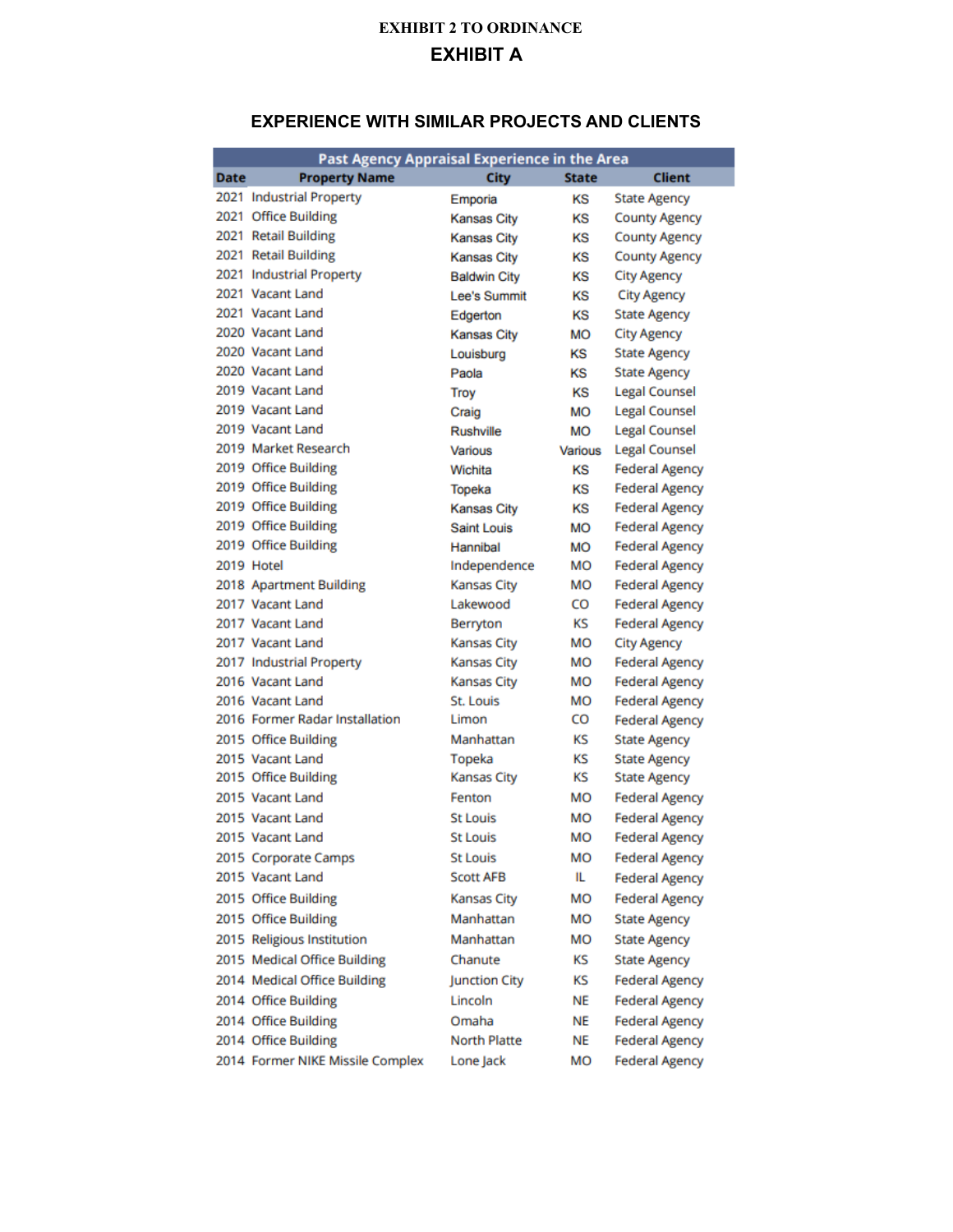## **ADDENDUM**

#### **Daniel W. Frazee, MAI** Phone: (913) 270-8500 Cell: (816) 277-5848 dfrazee@kellercraig.com

Real Estate Appraiser

### **WORK EXPERIENCE**

Keller, Craig & Associates Vice President | Partner 2019 to the present

Bliss Associates, LLC Senior Appraiser 2008-2018

Hopkins Appraisal Services Associate Appraiser 2007-2008

## **PROFESSIONAL DESIGNATIONS/CERTIFICATIONS**

Appraisal Institute – Designated Member No. 488338 (MAI)

Certified General Real Property Appraiser: Kansas: G-2716 Missouri: 2009024916 Nebraska: CG2016007R

#### **EDUCATION**

Missouri State University – Bachelor of Science – Finance, Emphasis in Real Estate, Minor in Economics

## **CIVIC GROUPS**

Vice President of Greater Kansas City Chapter, Appraisal Institute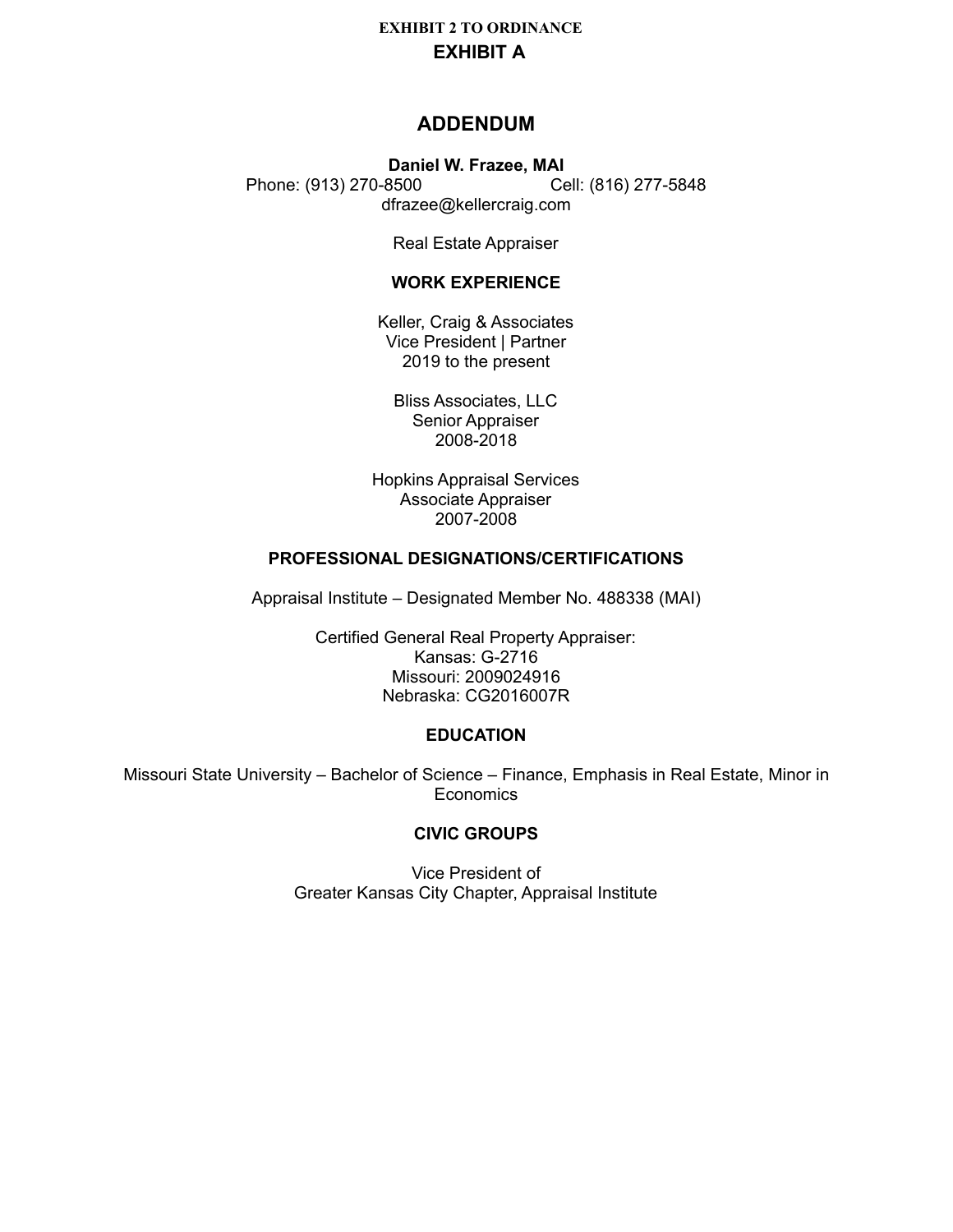#### **MATT SPEER, MAI**

mspeer@kellercraig.com

Real Estate Appraiser • Consultant

**WORK EXPERIENCE** Keller, Craig & Associates, Overland Park, Kansas, Vice President | Partner 2019 to Present

Keller, Craig & Associates, Overland Park, Kansas, Senior Appraiser 2014 to 2019

> Keller & Associates, Lawrence, Kansas, Associate Appraiser 2009-2014

#### **EDUCATION**

University of Kansas, BS in Business Administration, 2009

Certified General Real Property Appraiser, Kansas (G-2925) Certified General Real Property Appraiser, Missouri (2014034355)

> Holds MAI Designation from the Appraisal Institute Date acquired (November 16, 2016)

## **VALUATION EXPERIENCE**

Commercial properties including retail, office, industrial, hotel/motel, and apartments. Land including commercial land, rural/urban development land, and large acreage tracts. Residential properties including single family and multi-family properties. Before and After Appraisals for Eminent Domain proceedings

2019 President for the Kansas City Chapter of the Appraisal Institute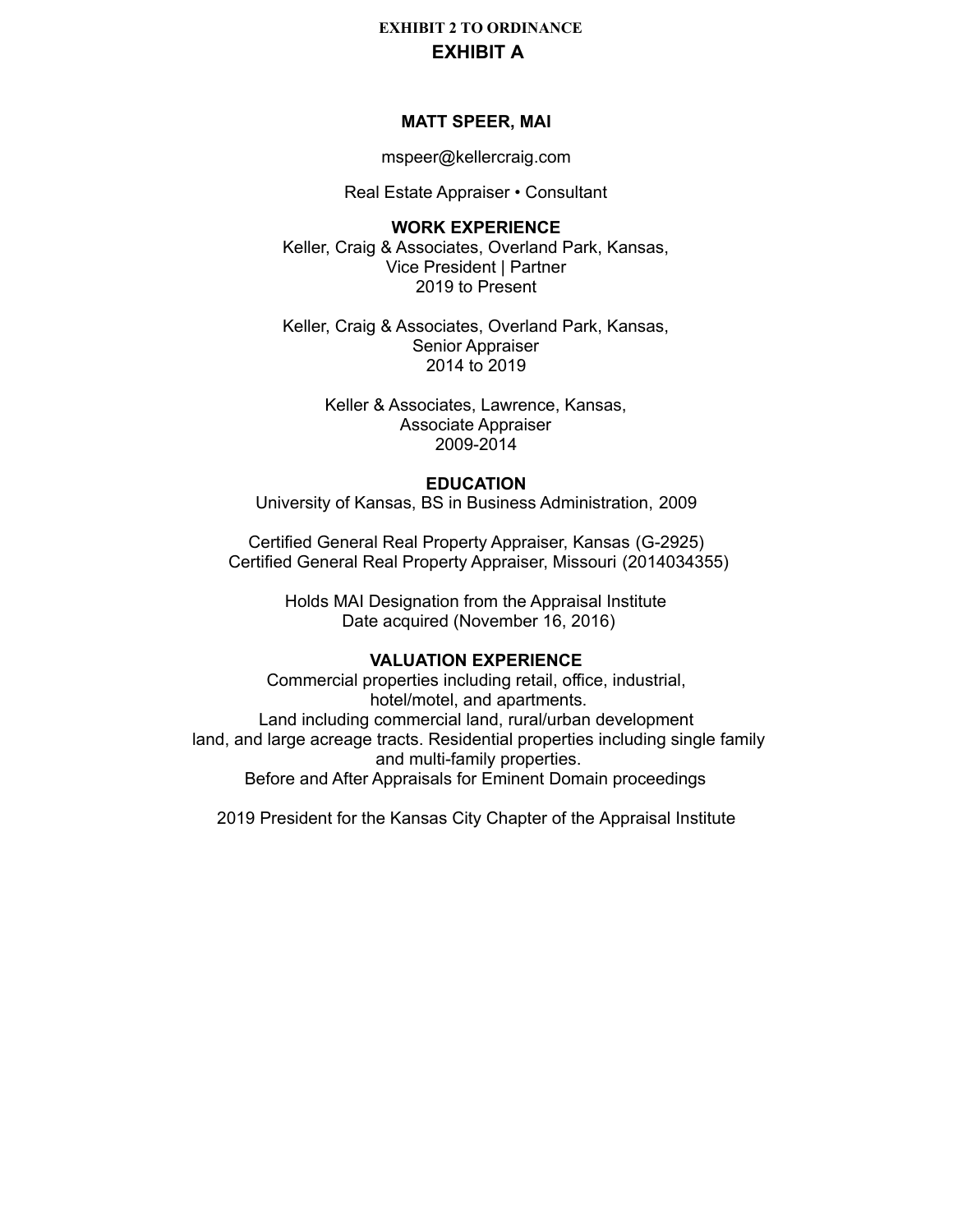## EXHIBIT B TO PROFESSIONAL SERVICES AGREEMENT BETWEEN THE CITY OF LEE'S SUMMIT AND KELLER, CRAIG & ASSOCIATES, LLC

## **SCOPE OF SERVICES TO BE PROVIDED BY CONTRACTOR**

Contractor shall provide the following services to the City on an as-needed basis:

- Perform real estate appraisals for the purpose of market value. All appraisals must be performed in accordance with the *Uniform Standards of Professional Appraisal Practice*.
- Provide appraisals for local, state and federally funded projects.
- Provide review appraisals for local, state and federally funded projects.
- Negotiate and acquire right-of-way, easements and fee simple property.
- Provide expert testimony in eminent domain cases, as required.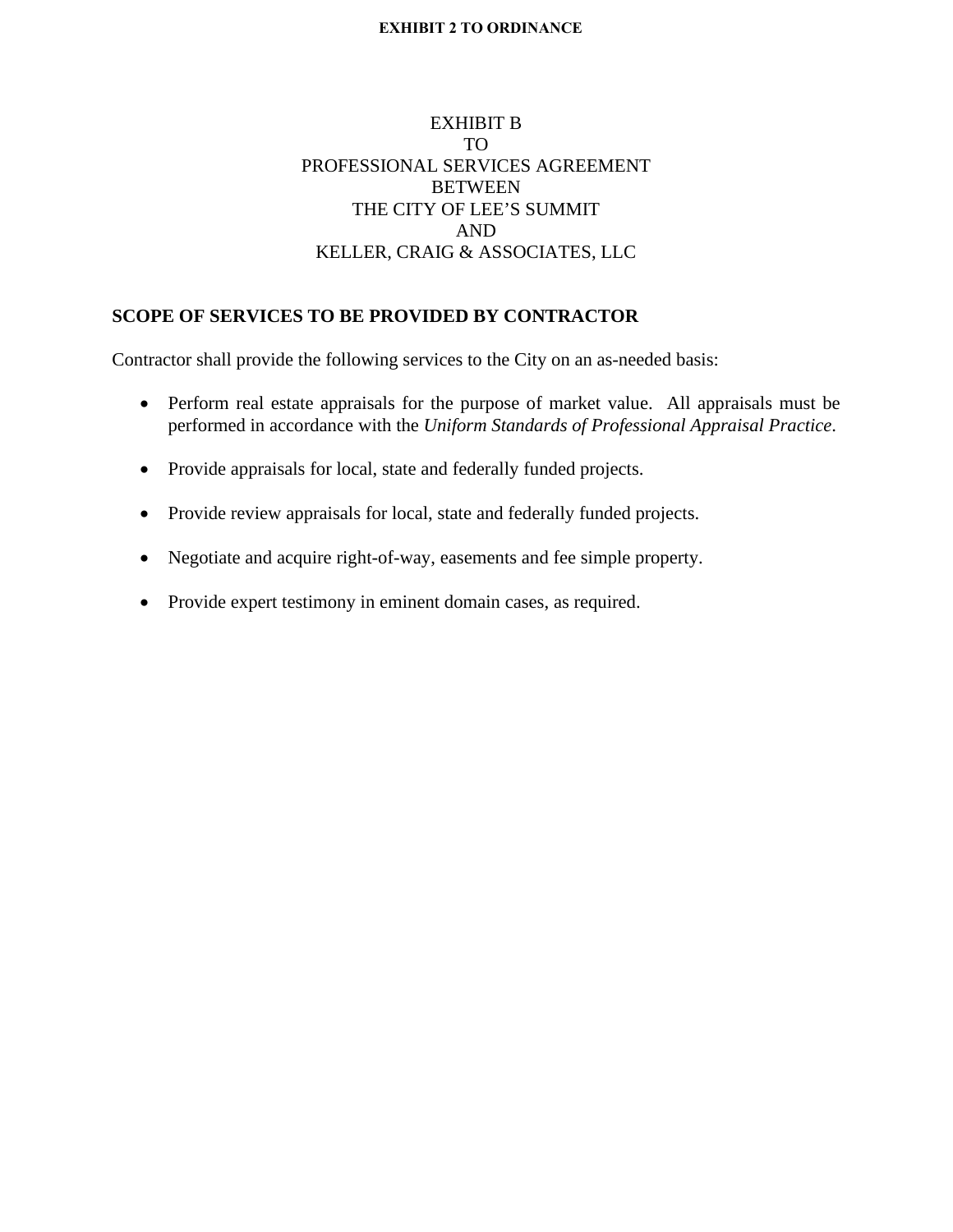EXHIBIT C TO PROFESSIONAL SERVICES AGREEMENT BETWEEN THE CITY OF LEE'S SUMMIT AND KELLER, CRAIG & ASSOCIATES, LLC [Fee Schedule]

See following page(s).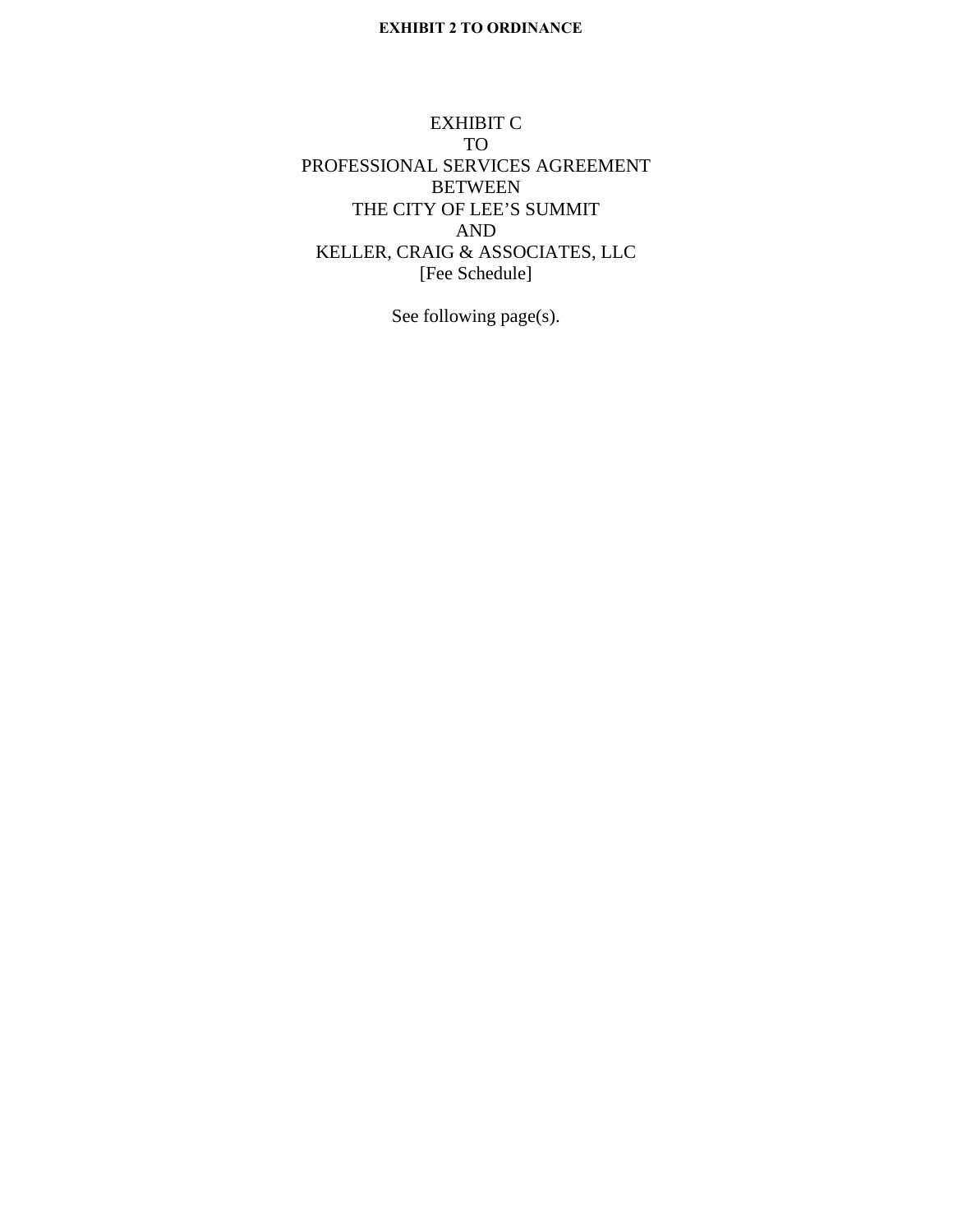### **EXHIBIT C**



REAL ESTATE APPRAISERS & CONSULTANTS

Kansas City Office 6701 W 64th Street, Suite 310, Overland Park, KS 66202

**Tracts Per Project**

Lawrence Office 120 E 9<sup>th</sup> Street Suite. 201, Lawrence, KS 66044

> [www.KellerCraig.com](http://www.kellercraig.com) P: 913-362-3222

| Appraisal Type (Definitions on following page)      | <b>Base Price</b> | $1 - 3$        | $4-6$                   | $7+$  |
|-----------------------------------------------------|-------------------|----------------|-------------------------|-------|
| <b>Payment Estimate Form/Waiver Valuation</b>       |                   |                |                         |       |
| Land                                                | \$750             | \$750          | \$675                   | \$600 |
|                                                     |                   |                |                         |       |
| Value Finder/Short Form No Inspection with<br>Owner |                   |                |                         |       |
| Single Family/Duplex/Residential/Land               | \$1,250           |                | \$1,250 \$1,125 \$1,000 |       |
| Apartment Land/Commercial Land/Improved             | \$2,250           |                | \$2,250 \$2,025 \$1,800 |       |
|                                                     |                   |                |                         |       |
| <b>Standard Full Inspection with Owners</b>         |                   |                |                         |       |
| Single Family/Duplex/Residential/Land               | \$2,500           |                | \$2,500 \$2,250 \$2,000 |       |
| Apartment/Commercial Improvements                   | \$3,000           |                | \$3,000 \$2,700 \$2,400 |       |
|                                                     |                   |                |                         |       |
| <b>Review of Value Finder/Short Form</b>            |                   |                |                         |       |
| Single Family/Duplex/Residential/Ag Land            | \$800             | \$800          | \$720                   | \$640 |
| Apartment Land/Commercial Land/Improved             | \$1,125           |                | \$1,125 \$1,013         | \$900 |
|                                                     |                   |                |                         |       |
| <b>Review of Standard Report</b>                    |                   |                |                         |       |
| Single Family/Duplex/Residential/Ag Land            | \$1,000           | \$1,000        | \$900                   | \$800 |
| Apartment/Commercial                                | \$2,000           |                | \$2,000 \$1,800 \$1,600 |       |
|                                                     |                   |                |                         |       |
| <b>Expert Rate/Pretrial Testimony</b>               |                   | \$300 Per hour |                         |       |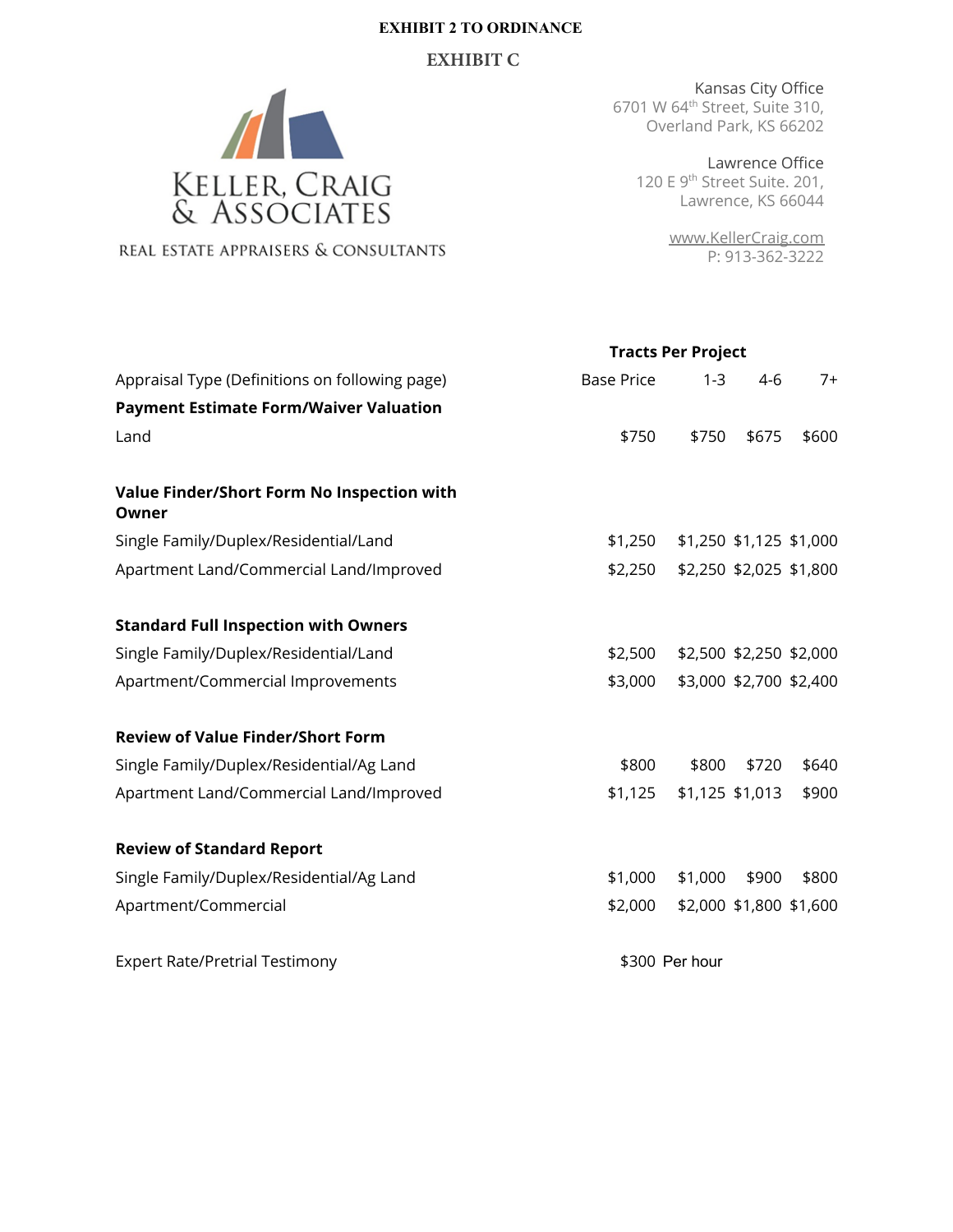### **236.6.3.3 Waiver Valuation (No meeting/contact with owner)**

The purpose of the appraisal waiver provision is to provide a technique to avoid the costs and time delay associated with appraisal requirements for low-value, non-complex acquisitions. The intent is that non-appraisers and appraisers in training may make waiver valuations. The district right of way manager or assistant right of way manager certified makes a determination to use the waiver valuation.

Waiver valuations are not appraisals as defined by the Uniform Act and 49 CFR; (49 CFR 24.102 (c)) therefore, appraisal performance requirements or standards, regardless of their source, are not required for waiver valuations. Since waiver valuations are not appraisals, neither is there a requirement for an appraisal review. The definition of "appraisal" in the Uniform Act and appraisal waiver provisions of the Uniform Act and 49 CFR are Federal law and public policy and should be considered as such when determining the impact of appraisal requirements levied by others, including USPAP.

Use of the Waiver Valuation is allowed when the acquisition is simple and \$10,000 or less. Fence re-establishment costs, whether improvement acquired or allocated to damages, may be excluded from this limit. No other cost to cure elements may be excluded from the limit.

Limitations to the intended use of the Waiver Valuation include:

- land value is easily determined,
- only nominal structural improvements are acquired,
- only nominal access rights are acquired
- other than fence, costs to cure cannot make the total compensation exceed \$10,000
- there are no apparent damages to the remainder other than simple easements, access rights of nominal impact and creation of nominal uneconomic remnants

#### **236.6.3.2 Value Finding Appraisal Format (No meeting/contact with owner)**

Use of the Value Finding Appraisal Format (Form 236.6.3.2) is allowed when:

- the acquisition is simple
- fair market value can adequately be estimated by the sales comparison approach with only minor adjustments
- damage to the remainder can be measured by the cost to cure or is consequential damage not exceeding \$10,000 per element of damage, unless authorized by a policy waiver from Right of Way Section. Damages due to simple strip permanent or temporary easements and cost to cure items when valued by a reliable cost manual or contractors' estimate are not subject to the \$10,000 damage limit in the value finding format.
- the highest and best use is the present use and is not materially affected by the acquisition. Change in highest and best use resulting from a nominal uneconomic remnant is allowed in this format.

Use of the Value Finding Appraisal Format, Form 236.6.3.2 is not allowed:

- when there is consequential damage exceeding \$10,000 to a structural improvement, unless authorized by a policy waiver from Right of Way Section (see EPG 236.3.1.D Damages).
- when residences are to be acquired, unless authorized by a policy waiver from Right of Way Section.